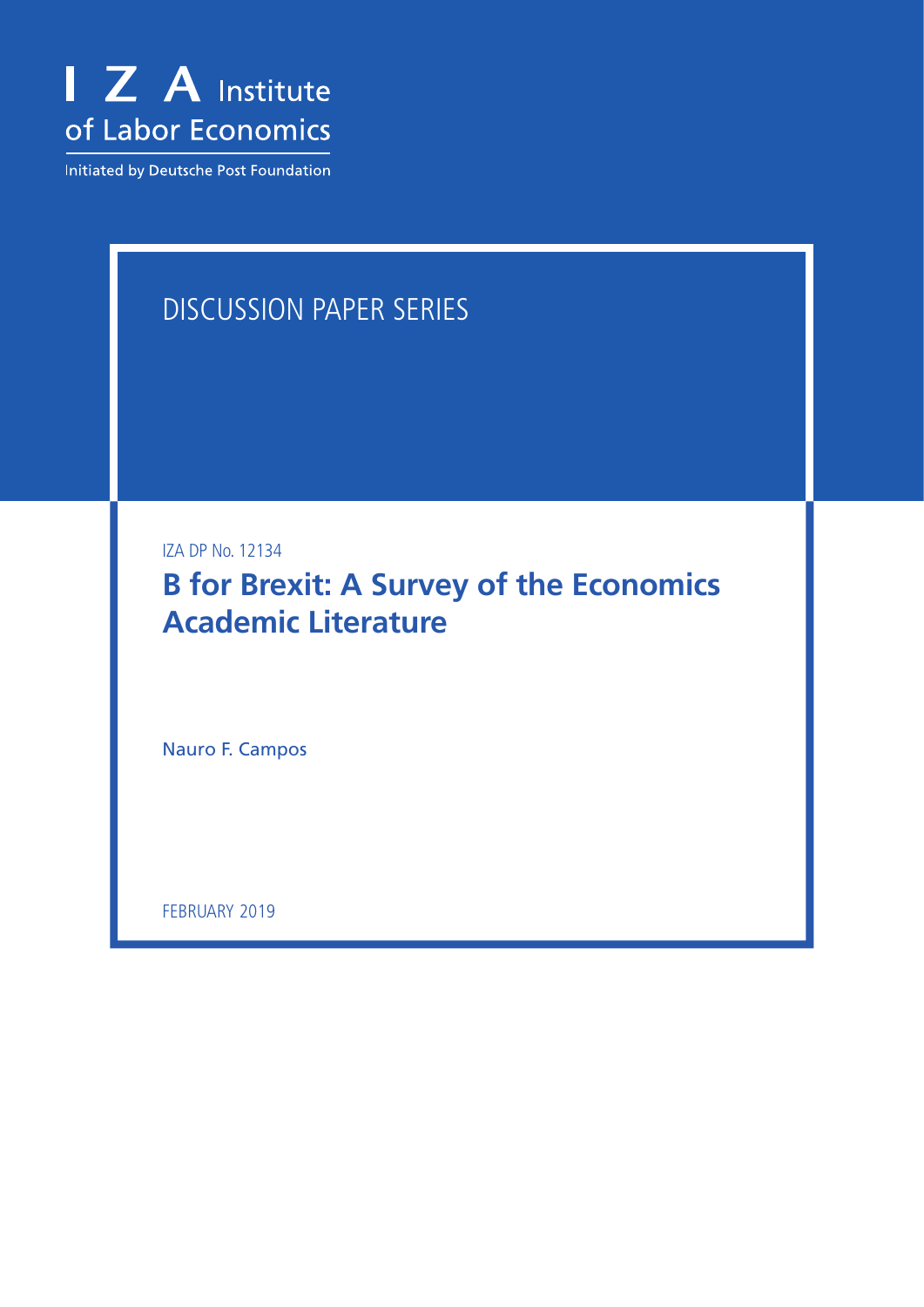

Initiated by Deutsche Post Foundation

### DISCUSSION PAPER SERIES

IZA DP No. 12134

## **B for Brexit: A Survey of the Economics Academic Literature**

**Nauro F. Campos** *Brunel University London, ETH-Zurich and IZA*

FEBRUARY 2019

Any opinions expressed in this paper are those of the author(s) and not those of IZA. Research published in this series may include views on policy, but IZA takes no institutional policy positions. The IZA research network is committed to the IZA Guiding Principles of Research Integrity.

The IZA Institute of Labor Economics is an independent economic research institute that conducts research in labor economics and offers evidence-based policy advice on labor market issues. Supported by the Deutsche Post Foundation, IZA runs the world's largest network of economists, whose research aims to provide answers to the global labor market challenges of our time. Our key objective is to build bridges between academic research, policymakers and society.

IZA Discussion Papers often represent preliminary work and are circulated to encourage discussion. Citation of such a paper should account for its provisional character. A revised version may be available directly from the author.

ISSN: 2365-9793

**IZA – Institute of Labor Economics**

| Schaumburg-Lippe-Straße 5-9 | Phone: +49-228-3894-0       |             |
|-----------------------------|-----------------------------|-------------|
| 53113 Bonn, Germany         | Email: publications@iza.org | www.iza.org |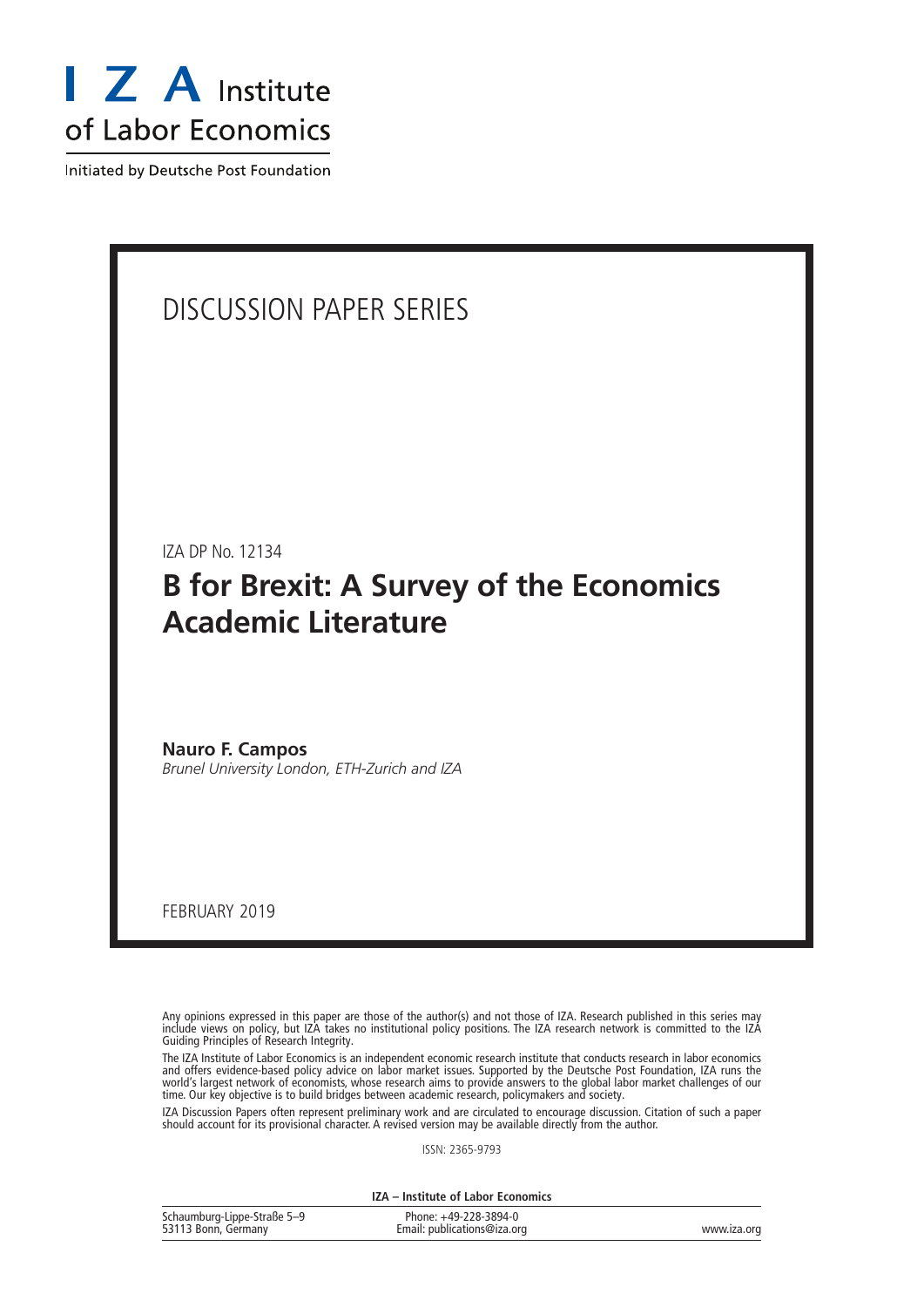# ABSTRACT

## **B for Brexit: A Survey of the Economics Academic Literature\***

This paper surveys the economics academic literature on Brexit. It is organised in: pillars, channels, and consequences. The two building blocks to understand Brexit are the economic history of the UK-EU relationship and the literature on the political economy of globalisation and populism. The paper then reviews the evidence on the standard mechanisms through which the UK benefited from EU integration (trade, migration and FDI). Next it surveys the short-run effects of the vote and discuss expected long-term consequences of "Brexit proper." It concludes by identifying some main gaps in the economics literature on Brexit.

| <b>JEL Classification:</b> | F22, F10          |
|----------------------------|-------------------|
| Keywords:                  | Brexit, migration |

#### **Corresponding author:** Nauro F Campos

Department of Economics Brunel University London Kingston Lane, UB8 3PH United Kingdom

E-mail: nauro.campos@brunel.ac.uk

<sup>\*</sup> I would like to thank Sascha Becker, Iain Begg, Randolph Buno, Italo Colantone, Paul De Grauwe, Iikka Korhonen, Tobias Korn, Thomas Sampson, André Sapir and Alan Winters for valuable comments on an earlier draft. I am responsible for all remaining errors.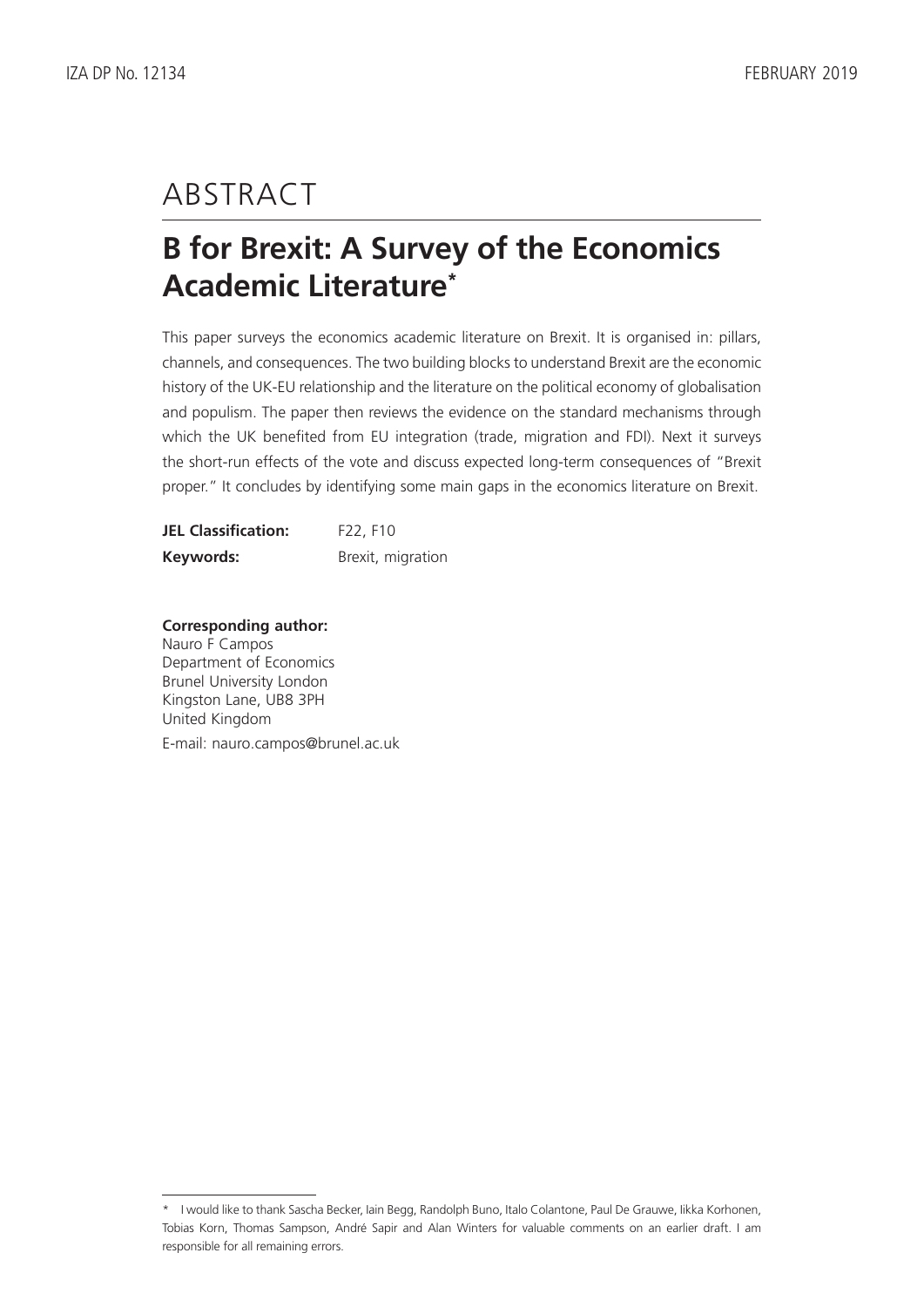*Before Brexit, there was light.*

#### **1. Introduction**

Brexit means the exit of the United Kingdom (UK) from the European Union (EU). It is a process, not an event. Brexit entails the unilateral cancellation of the UK's membership in the EU. Its advent generated enormous uncertainty, shattered the status quo and challenged conventional wisdom. The outcome of the Brexit referendum was unexpected. Cameron's 2013 pledge was that a referendum would take place before 2018, hoping that a coalition government would abandon this pledge once kept in power (Copsey and Naughton, 2014).

The aim of this paper is to take stock of the economics literature on Brexit. From a purely economic perspective, the verdict is that its costs will significantly exceed its benefits (Begg 2017). While in the short-term, uncertainty is the major issue (Graziano et al 2018), in the long-term Brexit is expected to have deep consequences in terms of growth and productivity making the UK "permanently poorer" (Baldwin 2016). One of the few undisputed benefits from Brexit is that it motivated a huge amount of new research on the political economy of deep integration.

This paper surveys the economics academic literature on Brexit. As this is a fastgrowing multidisciplinary literature, it is admittedly selective and non-exhaustive (it excludes important work from other social sciences.) It is organised in three main blocks: pillars, mechanisms, and consequences. The first two sections examine economic history and political economy, which are the two principal building blocks to understand Brexit. Section 2 examines the UK-EU relationship since WWII and the net benefits to the UK from its EU membership. Section 3 discusses globalisation, populism and the vote to Leave. It underscores that Brexit means populism, an association that has not been made explicitly enough. Next it examines integration channels: the freedoms of movement of goods (section 4 on trade), of people (migration in section 5) and of capital (section 6 on financial services and foreign direct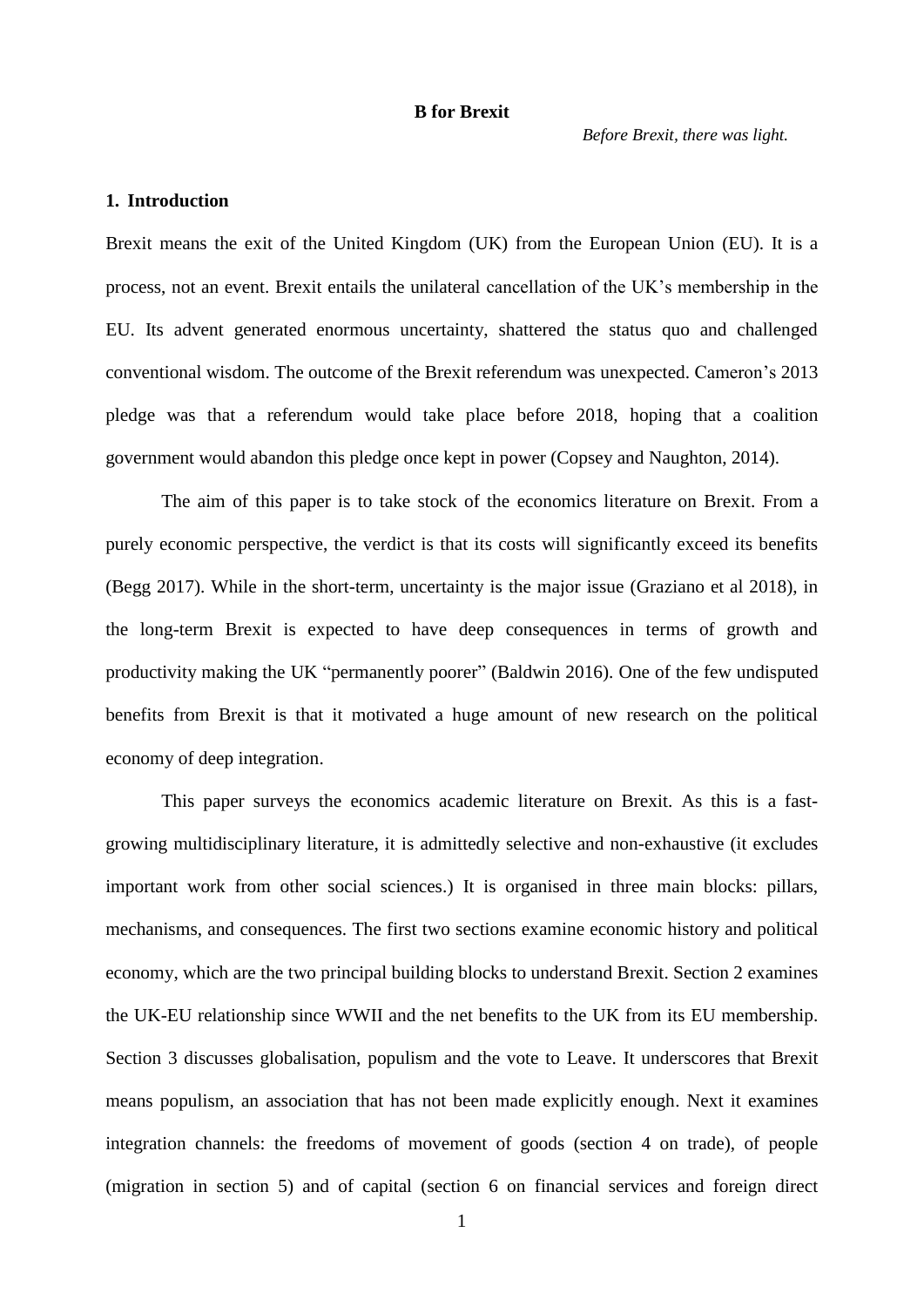investment, FDI). Section 7 discusses the assessments of the immediate impact of the Brexit vote, chiefly in terms of the exchange rate depreciation and its real wage consequences. Section 8 focuses on the long-term consequences contrasting, on the one hand, the need for new antitrust and regional policies embedded in a strategy to address the productivity paradox to, on the other hand, the over-stretching of state capabilities seen since the referendum. Section 9 concludes with issues that still need further research. Key among these are: (a) the role of the media, (b) the role of the Single Market in developing key UK sectors (e.g. financial services), and (c) the relative roles of political and economic factors in understanding the determinants of the vote to Leave.

#### **2. Economic history**

Despite the destruction the Second World War caused, recovery was swift: by 1950 the prewar levels of per capita GDP and productivity had already been reached in Europe. The UK was exceptional as it experienced positive growth during the war. Data from the Maddison project shows that after the war GDP per capita in the UK was about twice as large as the average GDP per capita of the six founding members of the EU.

The Marshall Plan required European countries to coordinate policies. To do so, the French favoured a customs union, the British a free trade area. Customs unions entail deeper integration because the common external tariff requires a supra-national institution to adjudicate conflicts in case members choose to deviate (Sapir 2011.) The United States sided with the French. In 1950, the British Labour government declined to join the Schuman Plan's European Coal and Steel Community (Eichengreen 2008). GDP per capita in the UK relative to the EU6 average went down to 45% (Figure 1). Seven years later, at the signing of the Treaty of Rome, UK per capita GDP was just 26% higher than the EU6 average.

By 1960, the British government unveils a competing organisation, the European Free Trade Area (EFTA.) Its founding members were the UK, Austria, Norway, Sweden, Denmark,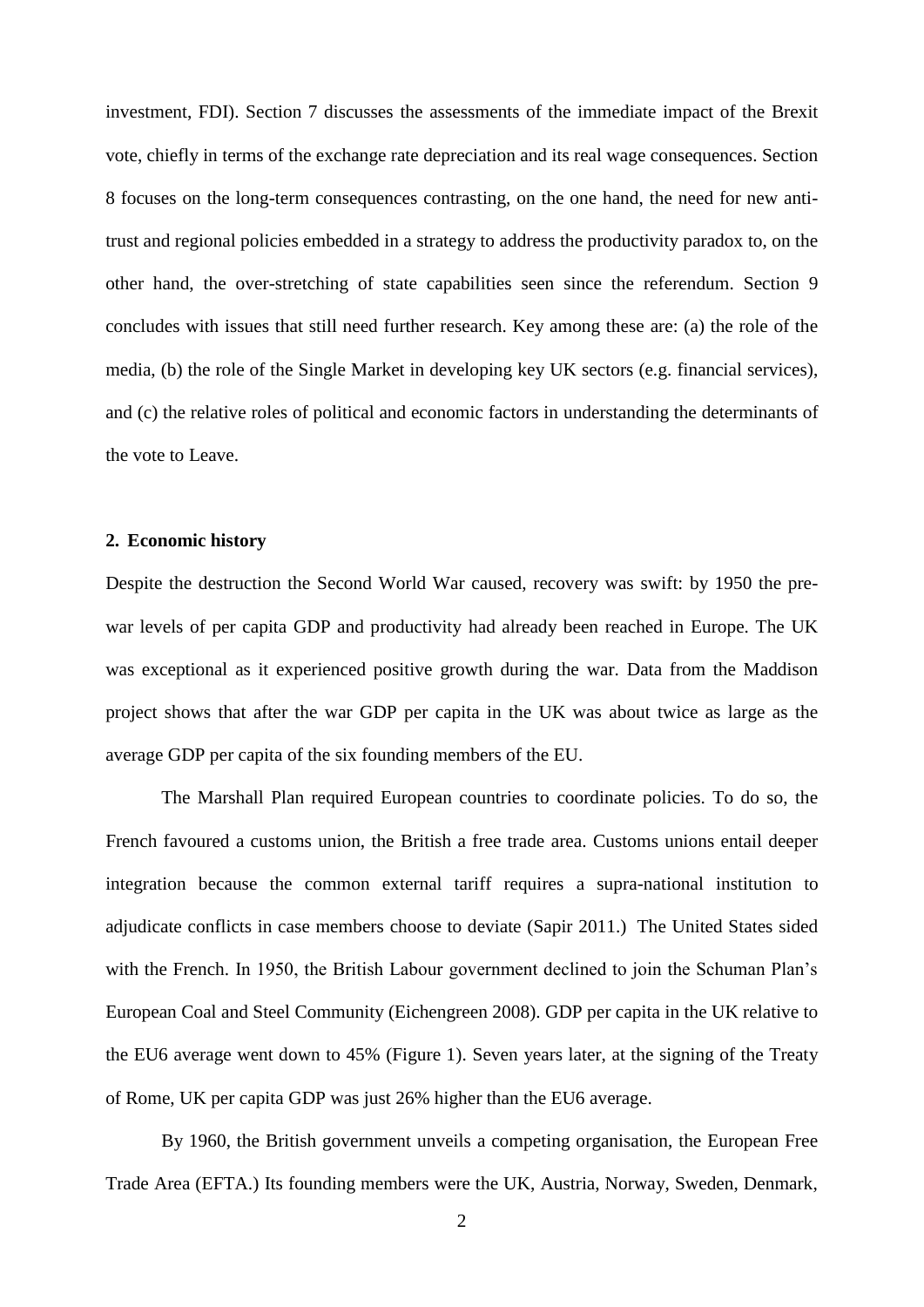Switzerland, and Portugal. These were referred to as the Outer Seven to contrast with the Communities' Inner Six. One year later, the UK makes its first formal membership application prompted by the inferior trade performance of EFTA in comparison to the EC (Aitken 1973). De Gaulle vetoed the British application in 1963. In 1967 Britain applied for membership for a second time and it was again vetoed by De Gaulle. The difference in per capita GDP between the UK and the EU6 average reached 14%.

**Figure 1**. Percentage difference between the UK's GDP per capita and EU founding members' average (EU6) between 1950 and 2016



Pompidou succeeded De Gaulle in 1969 and encouraged the UK to re-apply (O'Rourke 2019). At the time of the third application, UK per capita GDP was a mere 6% greater than the EU6 average. When the UK joined in 1973, the per capita GDP gap with the EU6 vanished.

The ratio of UK's per capita GDP to the EU founding members' declined steadily from 1945 until 1972 but became relatively stable between 1973 and 2016 (Figure 1). Campos and Coricelli (2017) uncover a structural break around year 1969 (using a range of tests such as Chow, Bai-Perron, and Zivot-Andrews) and conventional levels of statistical significance. Such a structural break suggests substantial benefits from EU membership especially considering that Britain joined late, at the time of the collapse of the Bretton Woods system and first oil shock.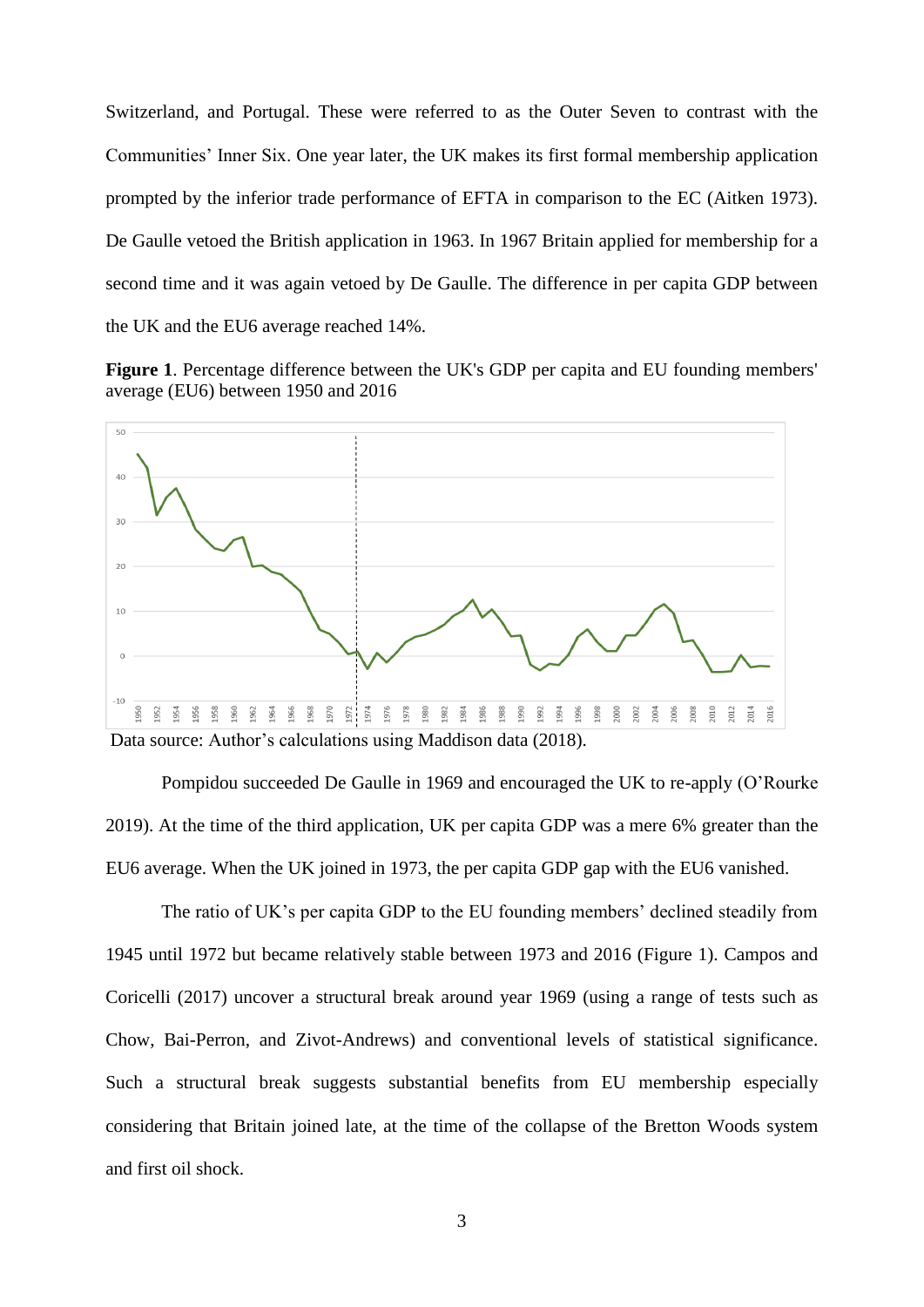Why did Britain join? For multiple reasons but chiefly among them it did because joining the European project was as a way to stop its relative economic decline (Crafts 2012). In 1950, UK's per capita GDP was a multiple of the EU6 average. By 1973, they were the same and the gap has remained comparatively stable since. On this basis, joining the EU worked – it helped to halt Britain's relative economic decline vis-à-vis the EU6. This questions the conventional wisdom that the revival of the UK economy owns more to Mrs Thatcher's reforms than to EU membership.

Why EU membership made such a difference? There is a disappointingly small econometric literature on the benefits from EU membership. There is little research answering questions such "what the level of per capita income in a country would be had it not joined the EU?" Many believe, incorrectly, that this literature is vast because of the volume of work on the benefits from trade liberalization, the Single Market, and the common currency. Sapir (2011) notes that the literature on the static benefits of integration is vast but not that on the dynamic benefits. Moreover, most of the few papers on the benefits from EU membership are open about the fragility of their estimates with cross-country heterogeneity to blame.

Campos et al. (2019) use the synthetic control method to estimate the benefits from joining the EU in terms of economic growth and productivity on a country-by-country basis. Figure 2 shows their results for the UK. The dark line is for actual per capita GDP and labour productivity, and the dotted line for the estimated counterfactual. These estimates focus on the effect of a given intervention (in this case, EU membership) by comparing the evolution of an outcome variable for a country affected by the intervention vis-à-vis that for a control group which is constructed as a weighted combination of other countries chosen to better match the treated country, before intervention, for a set of predictors of the outcome variable. The estimates in Figure 2 show what would have been per capita GDP and productivity if Britain had not had become a member of the EU.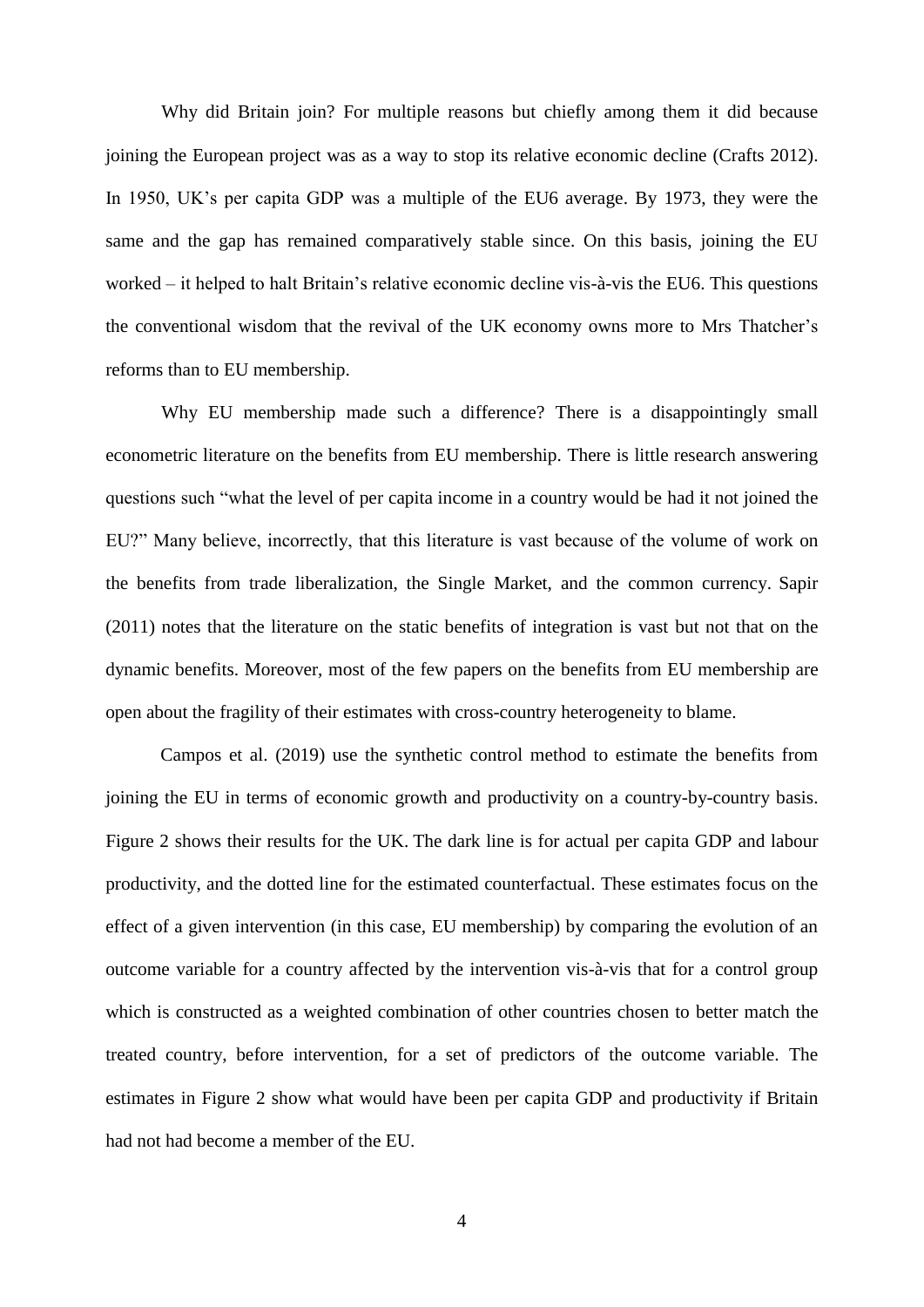

**Figure 2.** UK net benefits from EU membership

Source: Campos, Coricelli and Moretti (2019.)

They estimate the net benefits from EU membership for the UK to be 8.6% of GDP over ten years. This suggests that per capita GDP would be considerably lower if the UK had not joined the EU in 1973. Actual and estimated series are reasonably close before 1973, more so for labour productivity than per capita GDP. The difference between actual and counterfactual does not diminish over time, suggesting that the benefits from membership seem more likely to be permanent than temporary. Campos et al. (2019) also identify trade openness and financial integration as the main channels for these net benefits.

#### **3. Political economy**

Perhaps the sentence that will be more closely associated with Prime Minister May's tenure is "Brexit means Brexit." We may never know what Brexit means because it will likely entail a process of continuous renegotiations, but we may know what it is. If Brexit is populism than the political economy literature on populism and globalisation is fundamental.

Guiso et al (2018) argues that whether populist parties arise from left or right of the political spectrum is determined by the availability of political space and that the typical nonpopulist party policy response is to reduce the distance of their platform from that of new populist entrants, amplifying the aggregate supply of populist policies. While Rodrik (2018)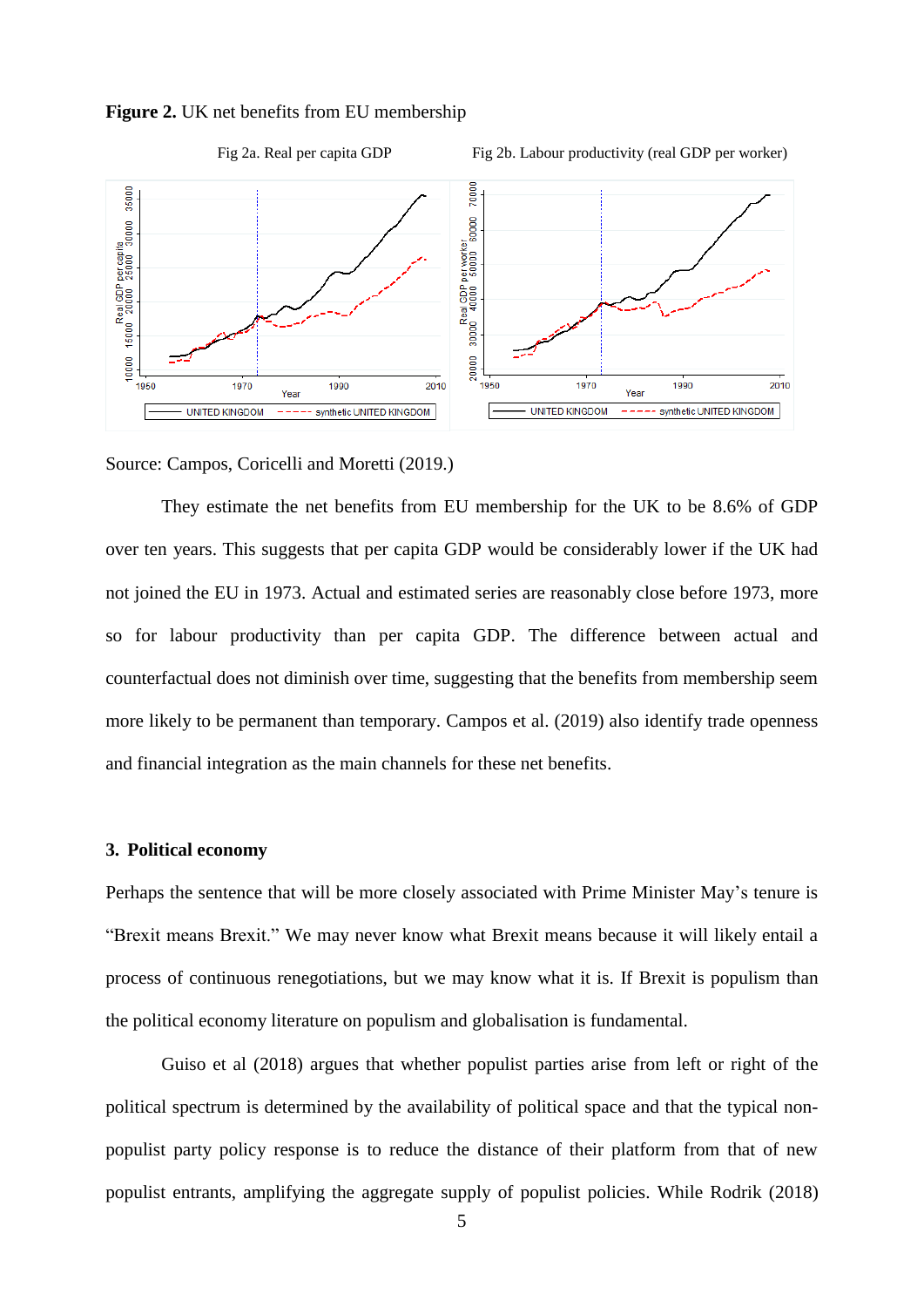argues the advanced stages of economic globalisation ("hyper-globalisation") produces political backlash because then "policy makers go after the remaining, low barriers, trade agreements become more about redistribution and less about expanding the overall economic pie" (2018, p. 15). Losers from globalisation may lose relatively more the smaller are the trade barriers between removed. He argues that right-wing populism stresses identity cleavages and target foreigners and minorities, while left-wing populism stress income cleavages and target the wealthy and large corporations.

These cleavages in Europe may have shifted away from left and right and towards proand anti-globalisation. Hix et al (2018) provide evidence showing how these cleavages shift voting patterns in the European Parliament. Not only they find that voting over time become increasingly (decreasingly) explained along a pro- and anti-globalisation (left and right) axis, but that these changes are more prominent in certain issues than others (e.g., voting on the EU budget vis-à-vis on gender discrimination laws.) These shifts are complex and driven by the global financial crisis and the various policy mistakes in handling it (elite failure) which have increased economic insecurity and decreased in trust in traditional political parties, in the national government, and in European institutions.

There has been a generalised decrease in trust. Dustmann et al (2017) use data from the European Social Survey on trust in national and European parliaments and in the European Union, disaggregated at the individual level, to identify the causes of populist support and the decline of trust across Europe. They show that unemployment shocks are strongly correlated with voting for populist parties in the European Parliament elections, with the decline in trust being the main mechanism. They also find that while macroeconomic shocks explain a large fraction of the observed decline in trust in national parliaments, they explain a much smaller fraction of the recent changes in the electoral success of anti-EU parties.

Trust in the political parties in Europe has declined after the global financial crisis. Guiso et al. (forthcoming) explain the different levels of support for populist parties (defined as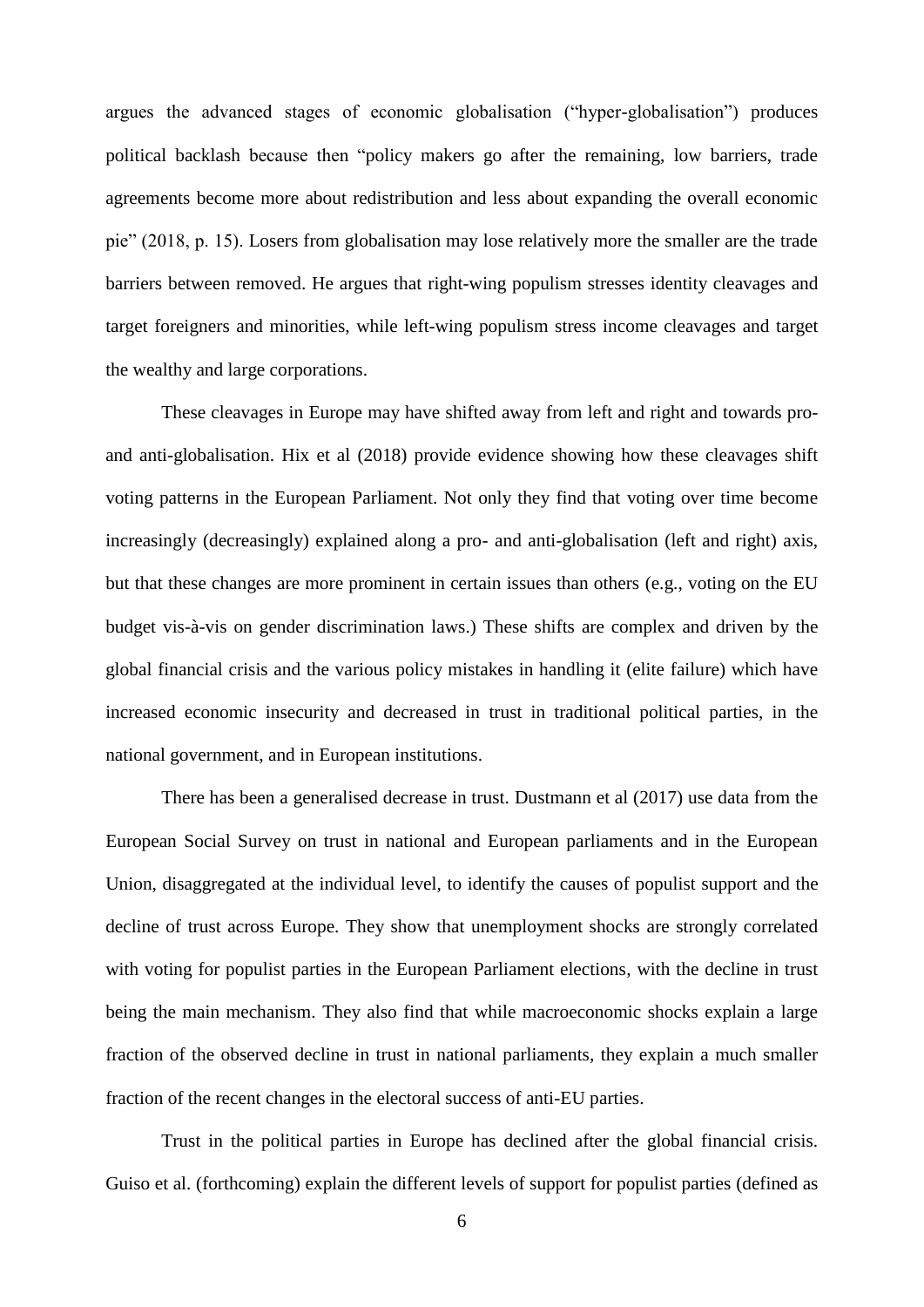those championing short-term protection policies while downplaying or lying about their longterm costs) across different European countries. They show that the success of populist parties led mainstream parties to defend instead of attack populist platforms. They also document that populist parties had greater success in the Euro area due to the inability of those governments to react to globalization shocks and crises.

These findings are key to understand Brexit, considering the rapid growth of the main UK populist party (UKIP) and how traditional parties (especially the Conservatives) responded by defending and co-opting (instead of attacking) populist policies. The EU referendum and the "hostile environment" migration policy are cases in point.

The vote for Brexit was won with populist promises and in response to the rise of a populist party. Perhaps more importantly, the vote for Brexit legitimised the populist backlash against globalisation (Sampson 2017). The world's reactions may have been if those rational, sensible, and well-mannered Brits voted for it, it cannot be that bad. Yet, the vote came as a surprise, generating a huge literature trying to grasp how and why it happened.

Becker et al. (2017) is the most detailed and comprehensive attempt to understand the Brexit vote to date. They combine various data sets to assess the four main factors that may increase the likelihood of "voting Leave": (a) exposure to the EU (migration, trade and structural funds), (b) fiscal consolidation and local public goods provision, (c) demographic and educational characteristics, and (d) unemployment and importance of the manufacturing sector. Their main finding is that exposure to the EU in terms of either migration or trade explains relatively little of the cross-regional variation of the likelihood of voting Leave. Instead, they find that education, income, unemployment and a historical dependence on manufacturing are the key characteristics explaining the vote. It is important to mention that theirs is one of the few papers that discuss the possible role of media exposure.

Crafts (2018) further explores their regression results by calculating the values that would, ceteris paribus, give Remain 50%+ of the vote. Crafts argues that "a fairly modest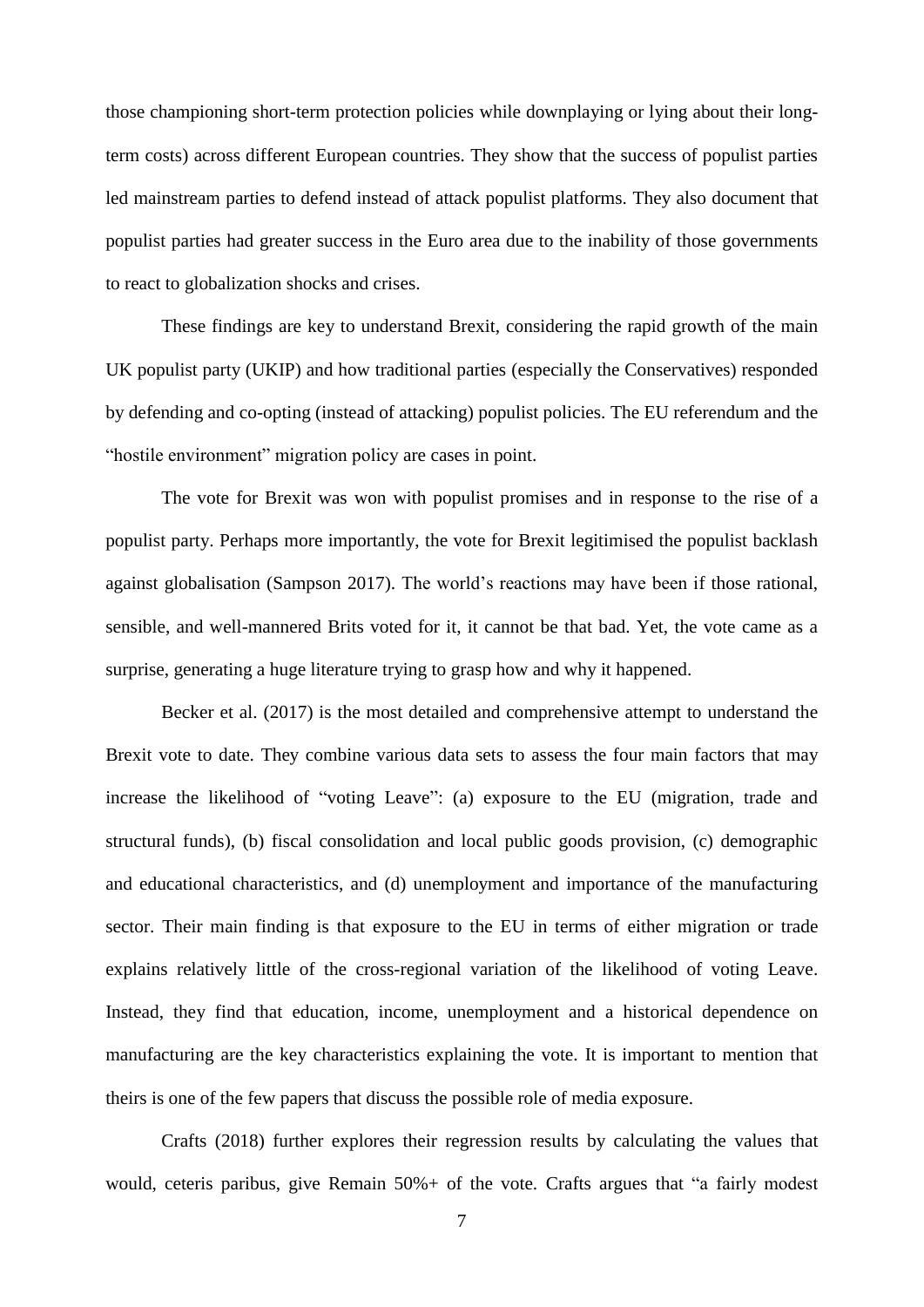reduction in the imposition of fiscal cuts might have been enough for Remain to have won" (2018, p. 33). He calculates that to reverse the vote it would require a share of population above 60 of 12.3% (compared to the actual share of 24%), an unemployment rate of 0.6% (actual rate was 5.3%), a growth rate of EU migration of -0.5% (actual was 1.7%) but fiscal cuts per person of £407 (compared to an actual figure of £448). The only other factor that comes close is the share of the population with no qualifications (33.6% to reverse the vote compared to the actual share of 35.4%).

Is austerity the main cause of the vote to Leave? Fetzer (2018) puts forward convincing evidence about the role of austerity-induced withdrawal of the welfare state after the 2010 election (change from Labour to a Conservatives-Liberal Democrats coalition in government). Using data from all electoral contests in the UK since 2000, he shows that shares of Leave vote are causally associated with the extent of exposure to these austerity policies, both at the individual and at the district-area levels post-2010. Analysis of three specific welfare reforms (abolishment of council tax benefits, changes on disability benefits, and introduction of the "bedroom tax") confirms that the Welfare Reform Act of 2012, the UK's welfare state was able to equalise growing income differences across the skill divide through transfer payments.

What are the deep causes of the Brexit? One camp stresses the role of economic factors and grievances, while the other highlights the role of identity and cultural resentment (for instance, Norris and Inglehart 2019 argue that there is no evidence that economic losers from globalization voted for Brexit.) One possible explanation for these differences, brought up by Guiso et al (2018), is voting turnout. They show that, for individual-level data on voting in European countries, once turnout effects are taken into account, "economic insecurity drives consensus to populist policies directly as well as through indirect negative effects on trust and attitudes towards immigrants." This effect is reinforced by simultaneous developments on what they call the "supply side of populism." Populist parties take advantage of their platforms capacity to polarise. Such parties are more likely to emerge and grow when countries are faced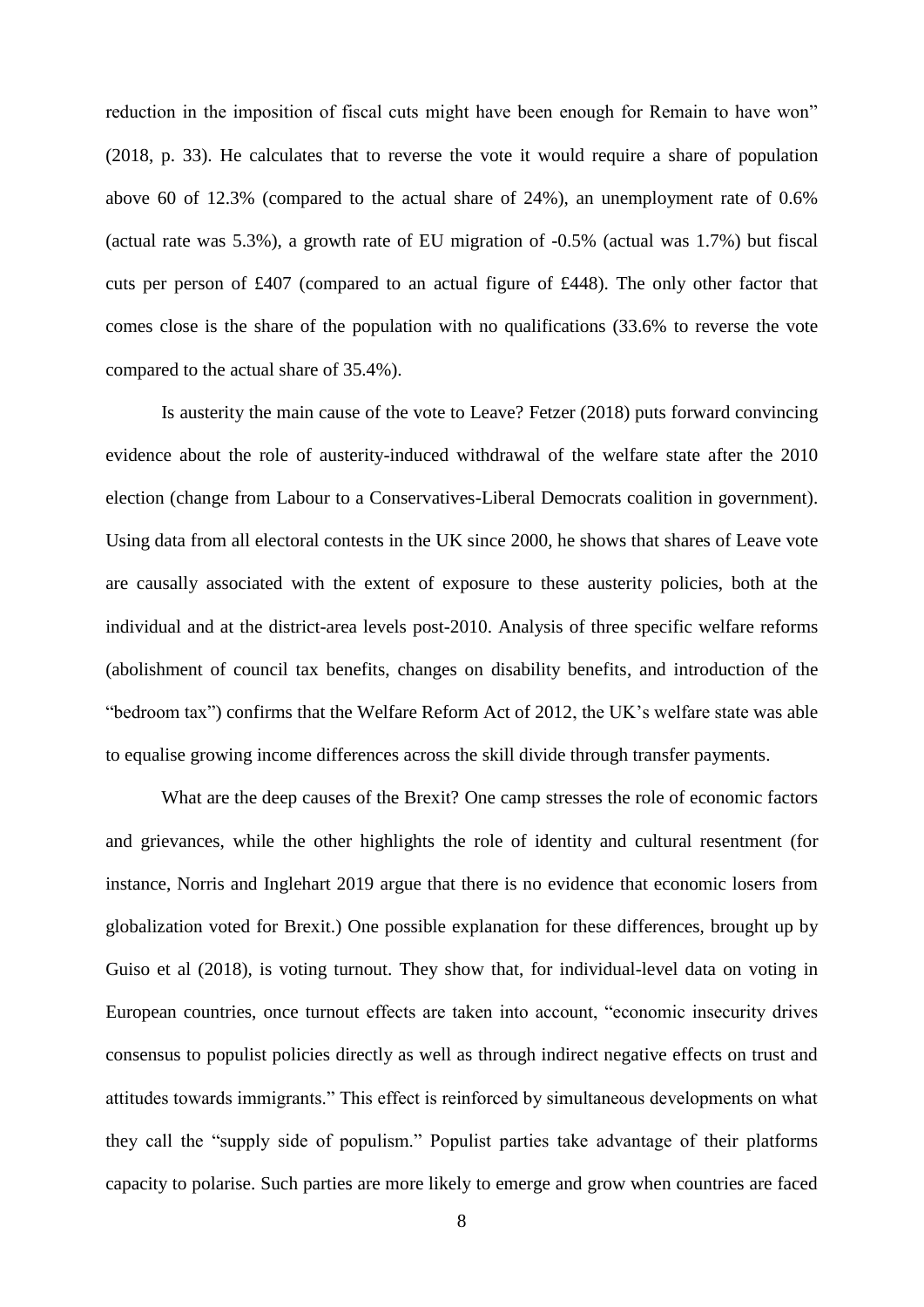with a systemic crisis that traditional left-wing and right-wing parties find hard to address. This disappoints voters and leads to abstinence of moderates.

In addition to the global financial crisis and the European sovereign debt crisis, there is one additional key globalisation issue, the "China shock." Colantone and Stanig (2018) show that economic factors dominate over cultural or social explanations. They show that support for the Leave option in the Brexit referendum was systematically higher in regions hit harder by economic globalization. They document the deep consequences of the emergence of China as a globalisation shock, specifically China's membership in the World Trade Organisation in December 2001. Using data since 1990, they show the effects of surging imports from China as a structural determinant of divergence in economic performance across UK regions. They also provide evidence that migration as a potential factor has little explanatory power for the vote for Brexit, either as stocks or inflows. They show that this is driven by displacement because of the austerity-driven disappearance effective compensation to the losers.

#### **4. Trade**

One of the key channels through which the UK benefited from EU integration is trade. Article 2 of the Treaty of Rome sets the establishment of a common market as a main goal of the European Integration project. Did joining the EU affect trade openness in the UK? Yes but in subtle ways. Figure 3 shows the dynamics of trade openness in the UK compared to that of France and Germany. Both were already EU members when the UK joined in 1973. While Germany has become a much more open economy since, the UK trajectory mirrors the French.

Overman and Winters (2011) argue that the UK accession led to a significant reorientation of trade towards EEC members. They combine plant- with port-level trade data to examine the impact of EU accession on the spatial distribution of employment in UK manufacturing. They show that joining the EU was an exogenous shock to different regions, as this affected ports and airports through which trade is carried out, and did change the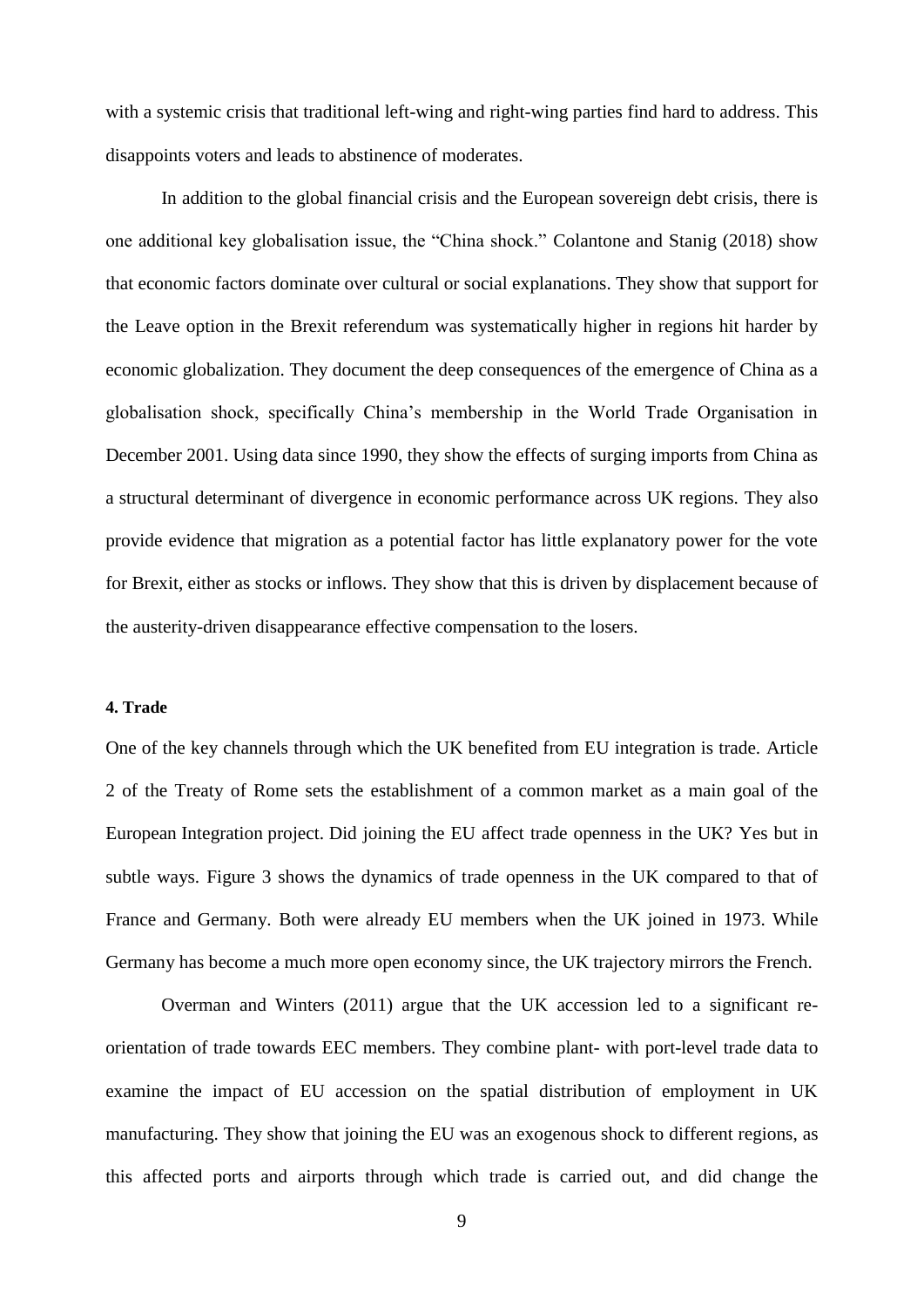composition of trade. It shifted manufacturing employment towards the South East, basically from the West Midlands and the North. Such adjustment was costly and lengthy: plants with better access to export markets and intermediate goods increased, while those that faced greater import competition decreased employment.



**Figure 3.** Trade Openness (as % of GDP) in the UK, France and Germany since 1950

Data source: Author's calculations using PWT9.

Joining the EU meant not just joining a different integration model (customs union from free trade area) but also joining a process of continuous, deepening or "ever closer" integration. Two recent papers estimate the effects from deeper integration on UK trade: Saia (2017) investigates how much UK trade flows would have increased had the UK joined the euro, while Mulabdic, Osnago and Ruta (2017) study the effects from the deepening of the integration process.

Saia (2017) uses the synthetic control method to estimate the trade flows in a counterfactual where the UK joined the euro. He finds that the aggregate trade flows between the UK and euro area countries would have been 16.8% higher if the UK had adopted the euro in 1999. Interestingly, these effects appear mostly from 2002 onwards (when euro coins and notes where introduced). Moreover, Saia shows that the adoption of the euro would also have led to a significant increase in British trade flows with non-euro area members (specifically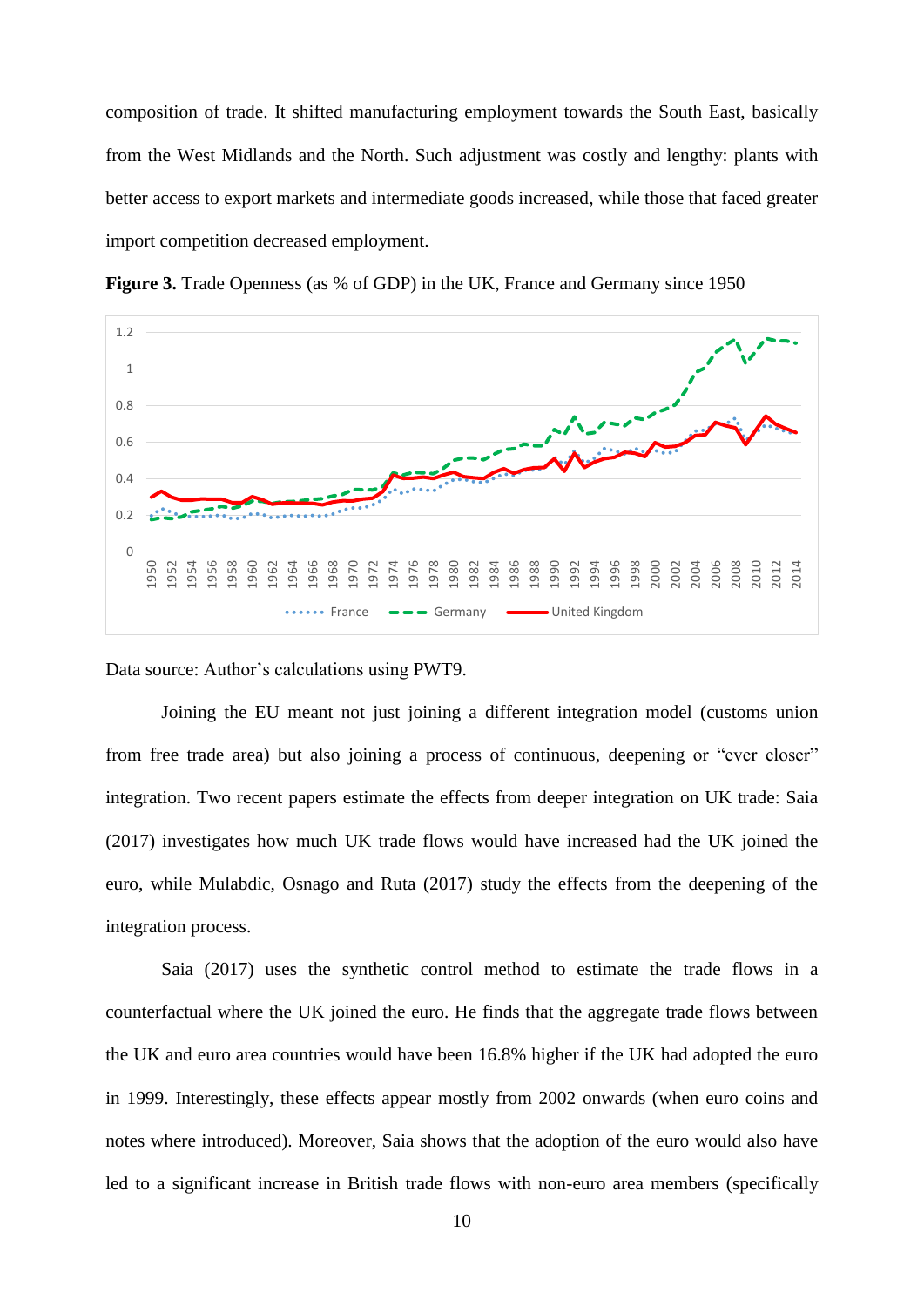with the US, Japan, Switzerland, Sweden, Norway and Hong Kong). For instance, he estimates UK trade with the US would have been about 12% higher had the UK joined the euro. These are important results as they indicate that trade diversion may have played a much smaller part in driving these effects than often feared.

Mulabdic, Osnago and Ruta (2017) use a gravity model to study the effect of European Union membership on UK's trade. One main contribution is the use of a new measure of the depth of trade agreements based on the number of provisions they cover. They report that among 279 trade agreements, the EU is the deepest according to this measure. They estimate that deep trade agreements increased UK goods and services trade by about 42 percent between 1995 and 2012, and value-added by about 14 percent. Because of EU membership, UK's services trade more than doubled. They also find that the increase in domestic value added in gross exports from the UK is driven by stronger global value chains links: the UK's "forward linkages" increased by about 30% due to deepening integration, while its "backward linkages" increased by almost 40% thanks to EU membership. Mulabdic et al (2017) also show that EU membership has been more important to increase UK exports of services to new EU members than to the EU founding members.

Trade is beneficial and intra-industry trade seems even more so. Trade with the Commonwealth has a positive effect on UK GDP, but trade with the EU is more important as it affects productivity. Commonwealth trade is mainly driven by comparative advantage (hence gains from trade are mostly from specialization and scale), while EU trade by being mostly intra-industry generates gains that are basically driven by increased competition and technological innovation. An important related issue that needs considerably more research is trade in services. One should expect the impact of the latter on UK productivity growth to be more substantial and longer-lasting.

Dhingra et al (2017) provides a full assessment of the costs and benefits (welfare effects) of Brexit in the medium to long run anchored on a general equilibrium trade model.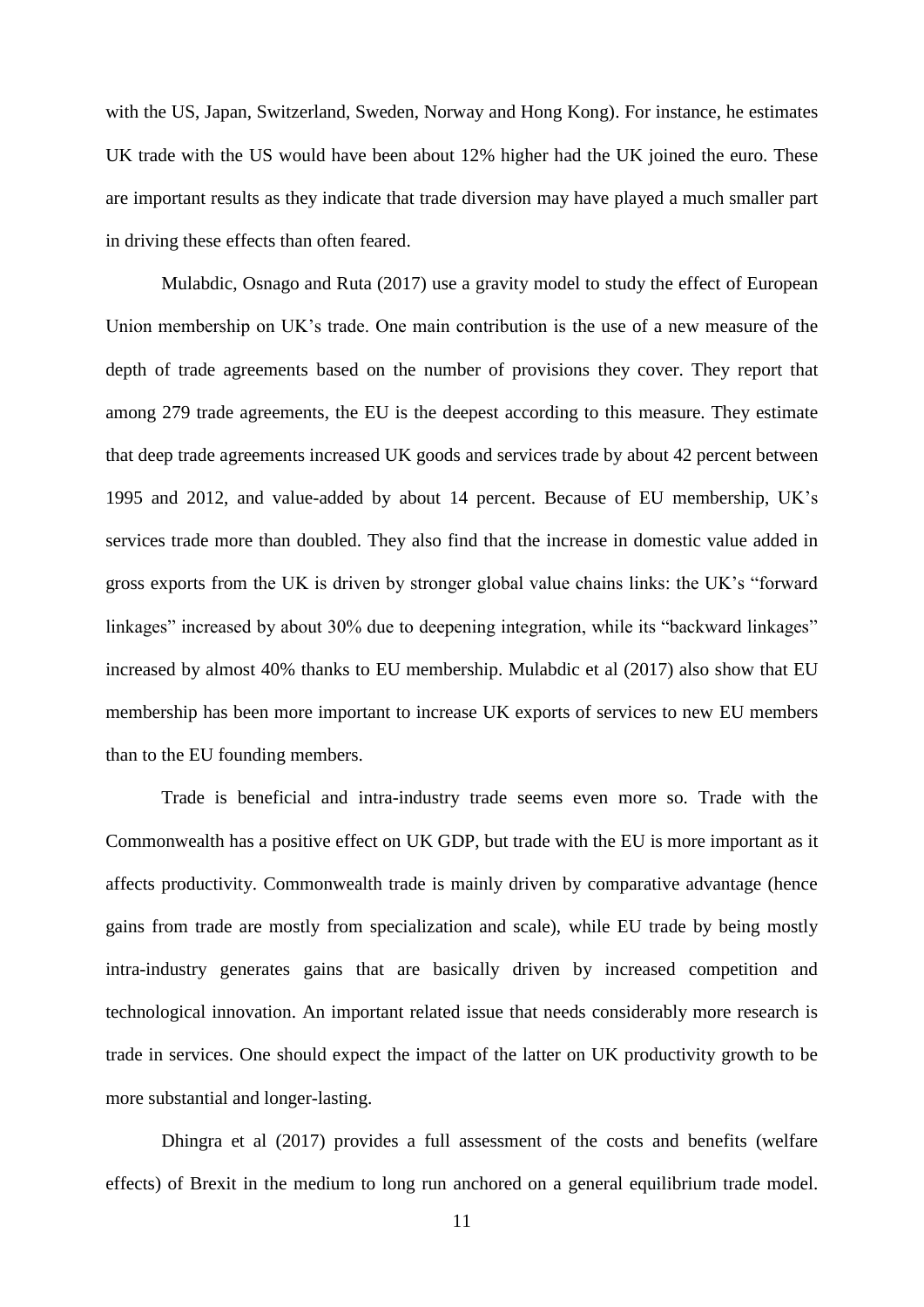The model covers 40 countries and 30 sectors and includes trade in intermediate goods. They simulate a range of counterfactuals reflecting alternative options for the EU-UK relation after Brexit. Distinguishing between a soft and a hard Brexit, they estimate welfare losses for the average UK household between 1.3% and 2.7%. Moreover, using a reduced-form approach that captures the dynamic effects of Brexit on productivity they show that this more than triples the estimated losses. It implies a decline in average income per capita of between 6% and 9%, in large part thanks to falls in foreign direct investment. The paper also shows that the negative effect of Brexit is unlikely to be offset by "new trade deals".

Vandenbussche et al (2017) construct a gravity model that includes domestic and global value chain linkages between goods and services sectors and bilateral tariffs that have direct and indirect (i.e., via third countries) effects on production. They use it to predict the impact of Brexit in terms of value added, production and employment for the whole set of EU countries. In line with most of the literature, they find that Brexit hurts the UK relatively harder than the EU27. They estimate Brexit would reduce economic activity in the UK approximately three times more than in the rest of the EU. Yet, they find EU27 losses from Brexit are substantially higher than those estimated in other studies and that they vary across countries because of differences in sectoral composition of output. They estimate that absolute job losses from Brexit for the EU27 will be larger than for the UK, but value-added losses as a percentage of GDP are smaller, from 0.4% for "soft" to 1.5% for a "hard" Brexit. They also find that these losses are larger for countries that are more closely connected to the UK (e.g. Ireland) and for small open economies in the EU (e.g. Belgium and the Netherlands).

#### **5. Migration**

It was a watershed moment in 2004 when ten new members joined the EU. Eight of these countries were former communist economies. For these, a seven-year transitional period with respect to labour mobility was agreed. Of the 15 EU members, only Ireland, the UK and Sweden waived these transitional arrangements. This led to an unexpectedly large inflow of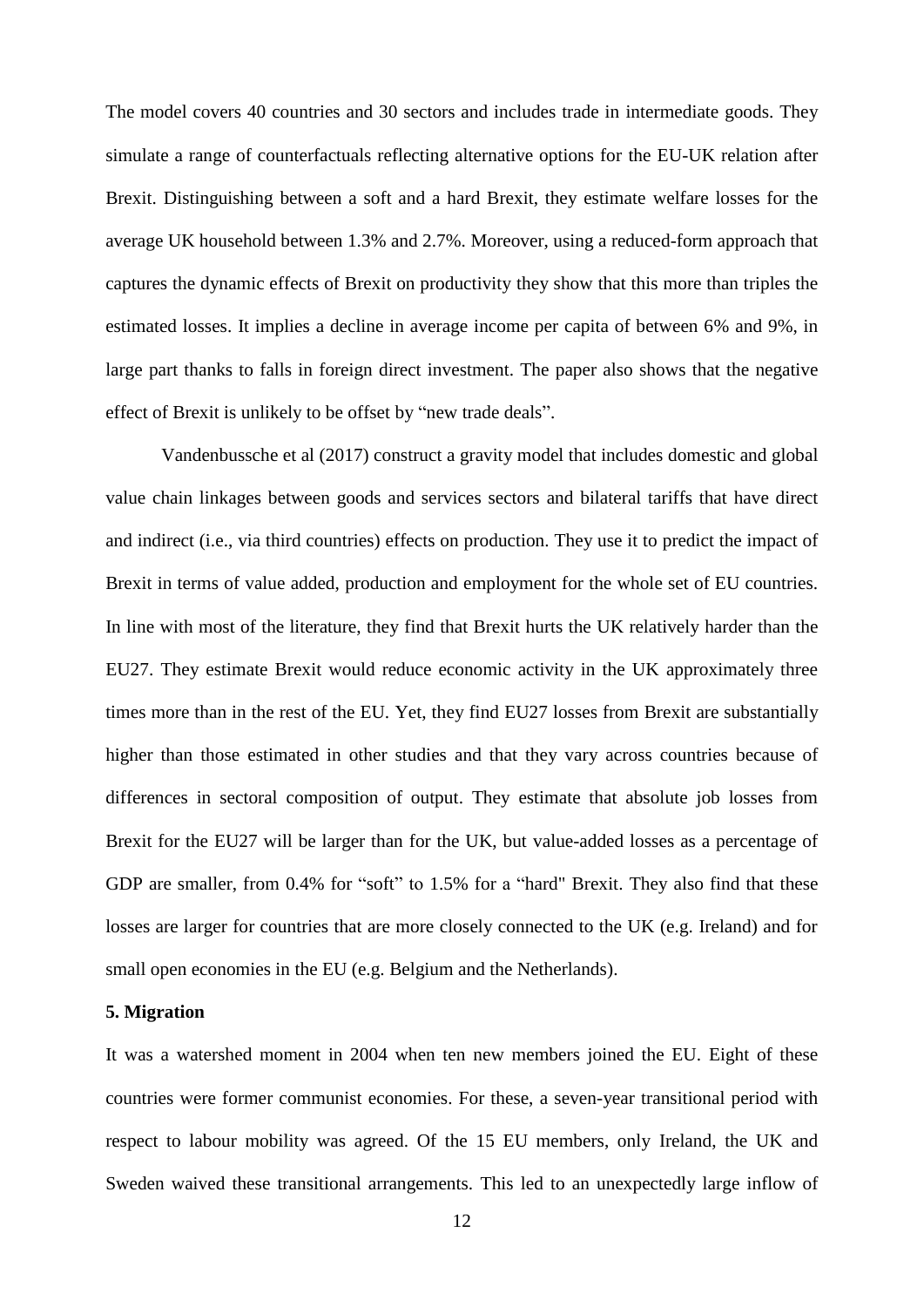Eastern European immigrants to the UK and Ireland and, to a lesser extent, Sweden. In the UK, the share of migrant workers in employment increased from less than 0.5% in 2004 to 4.5% in 2016 mostly driven by EU flows (only in Ireland and Austria show larger shares).

This prompted a surge of economic research. Most studies show that the net benefits from these inflows are small but significant and positive; acknowledging that many of the benefits are intangible or very difficult to capture empirically. There is little robust econometric evidence supporting views such as that migration leads to increases in unemployment, or that lower unemployment rates attract more migrants, or that a higher share of migrants in a region lowers wages, and/or that higher wages attract migrants (Lewis 2013 and Dustmann and Preston 2018 survey the international literature and Wadsworth 2018 the UK evidence).

Blanchflower and Shadforth (2009) provide one of the first studies of the immigration effects of the 2004 EU accession. They report evidence of significantly weaker wage growth for those groups of workers that compete directly with new arrivals. They document that the increasing numbers of foreign workers led also to "fear of unemployment" and help control wage pressure. Dustmann, Frattini and Preston (2013) qualify this finding by estimating wage effects of immigration along the distribution of native wages. They find that such downward pressure is restricted to the bottom percentiles but, thanks to increases in the upper parts of the distribution, the overall effect on native wages is positive.

There remain areas that need further research. We need time-series and counterfactual analysis to further shore up causality claims. The lack of a political economy literature on the role of the media in the UK migration debate is nothing short of puzzling. Finally, we should heed to non-economic research and explore specific features of Central and Eastern European migration to the UK that are difficult to quantify (Parutis 2014.)

The specificities of eastern European migration should also be more fully recognised. Firstly, these migrants arrive in the UK with significantly higher levels of schooling than that of native workers (Altorjai 2013; Alesina et al 2018). Secondly, migrants may take on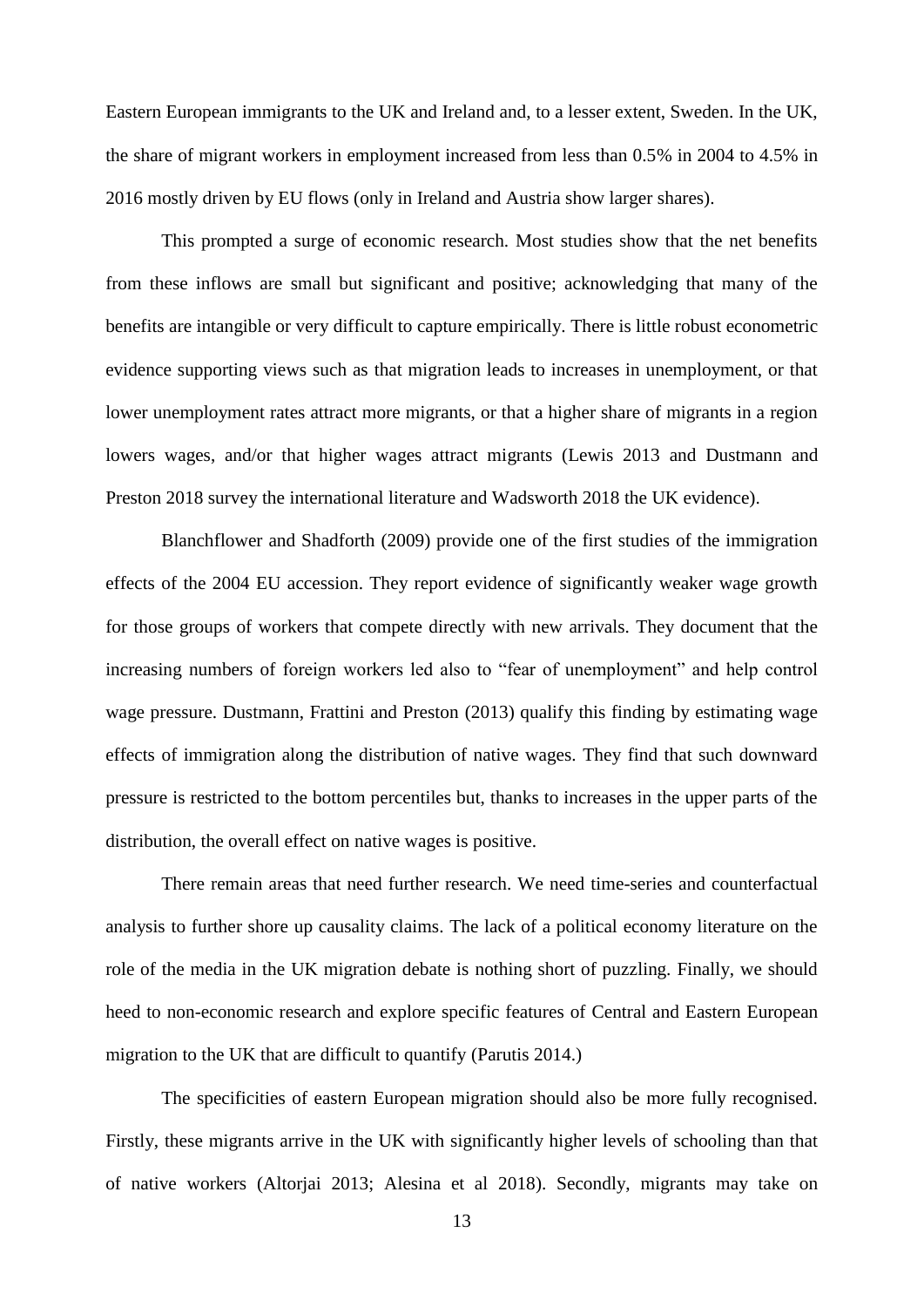unskilled jobs because they know it is temporary. The "EU's temporary restrictions between 2004 and 2011" furthered creaming: the UK would receive top migrants anyway because say of labour market flexibility and language, yet it received more skilled migrants thanks to restrictions elsewhere (especially Germany and Austria).

These migrants are highly educated: they come to the UK and invest a year or two in learning the language. They are promoted fast because they know how to learn (they've been in school longer than their UK co-workers) but they are not fluent in English. As soon as they become fluent, they start climbing the ladder (Parutis 2014.) They get promoted or they open their own business (growing up under communism gives them an enviable comparative advantage in dealing with paperwork and bureaucracy). This high visibility may have important implications for understanding the vote for Brexit as it can potentially reconcile "perceptions of mass migration" with the reality of few migrants in certain areas.

#### **6. Capital flows**

Above we reviewed the literature on the movement of goods and people, we now turn to capital. The benefits of FDI are well-established: not only it contributes to the diffusion of frontier management practices, increases competition and shores up innovation, it does all this in relatively more resilient and sustainable fashion, than for example portfolio flows (Blanchard and Alpin 2016.) Lane and Milesi-Ferretti (2018) show that these flows as a share of world GDP collapsed after the crisis. This was mainly driven by weaker capital flows among advanced economies (e.g. cross-border activity by banks in the euro area) and the rise of emerging markets. They show that FDI continued to expand after the crisis, unlike portfolio, but argue that this was mostly fuelled by financial centres like the UK.

Despite the obvious importance of the subject, evidence remains scarce. Bekaert et al (2017) investigate the joint effects of EU membership and euro adoption on financial and economic integration in Europe. They find that EU membership significantly lowered discount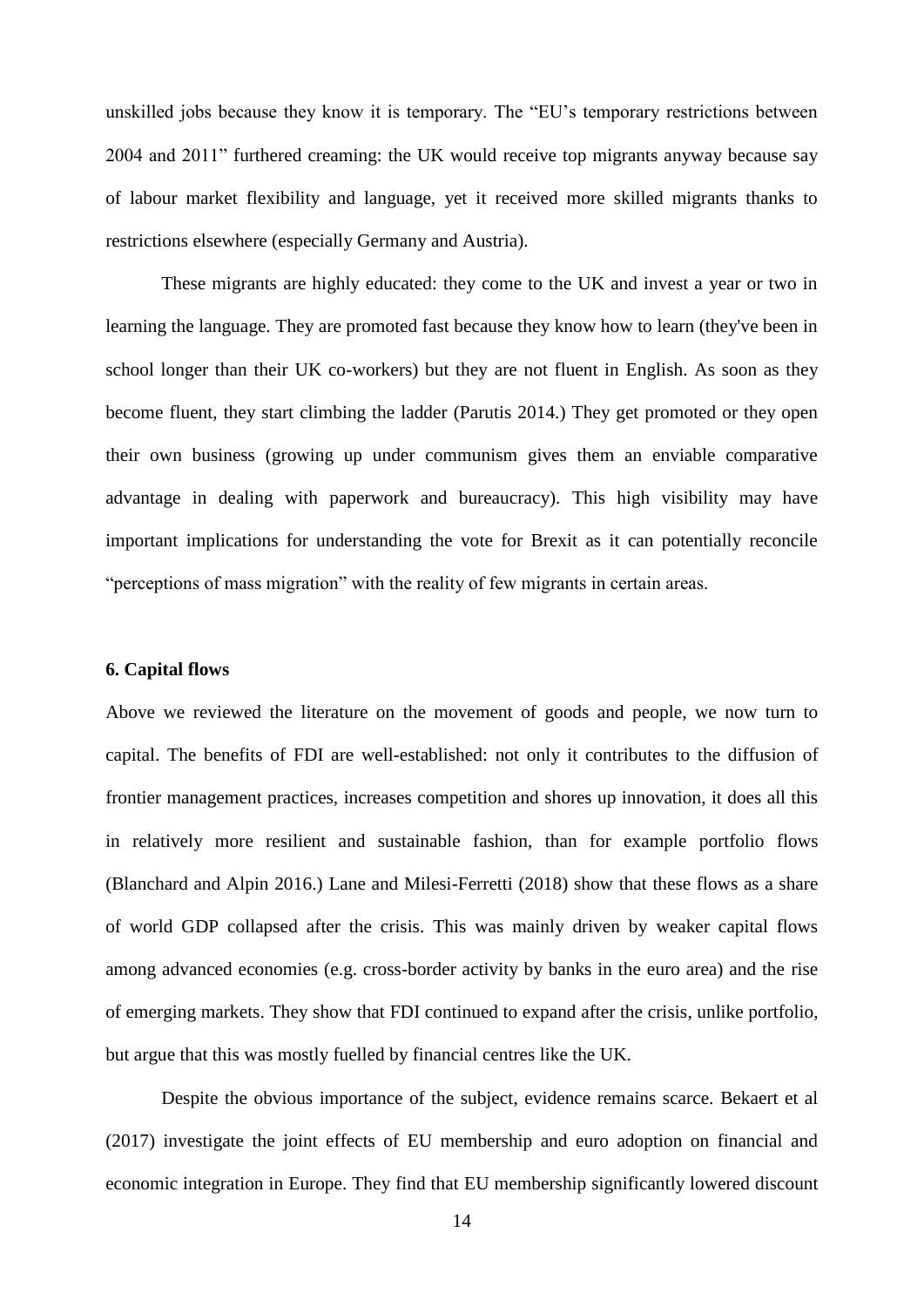rate differentials (their proxy for financial integration) and expected earnings growth rate differentials (their measure of economic integration) across countries. Yet they do not find that euro adoption boosted financial nor economic integration. In contrast, De Sousa and Lochard (2011) study whether the introduction of the euro, in 1999 explains the increase in intra-European investment flows. They tackle this question using a gravity model for bilateral FDI. Their main finding is that the euro increased FDI stocks by around 30%. More importantly, they find evidence that this effect varies over time and across the euro area: it is significantly larger for outward investments of less-developed members.

The UK is one of the main FDI recipients in Europe. Net FDI inflows to the UK were small until the mid-1990s but saw two periods of rapid expansion, one in the second half of the 1990s and the other before the financial crisis. Figure 4a presents estimates of the effects of the launch of the Single Market in 1986 on UK FDI net inflows while Figure 4b has similar estimates for portfolio investment. The FDI model estimates larger weights for USA, Canada and New Zealand. The results for portfolio flows cover less years due to data availability and larger weights are given to Canada and USA. The dotted lines are our estimates for what these flows would have been after 1986 if the UK had decided not to join the Single Market. **Figure 4.** What would capital inflows be if UK had not joined the Single Market in 1986?







Source: Author's estimation based on World Bank (WDI) data.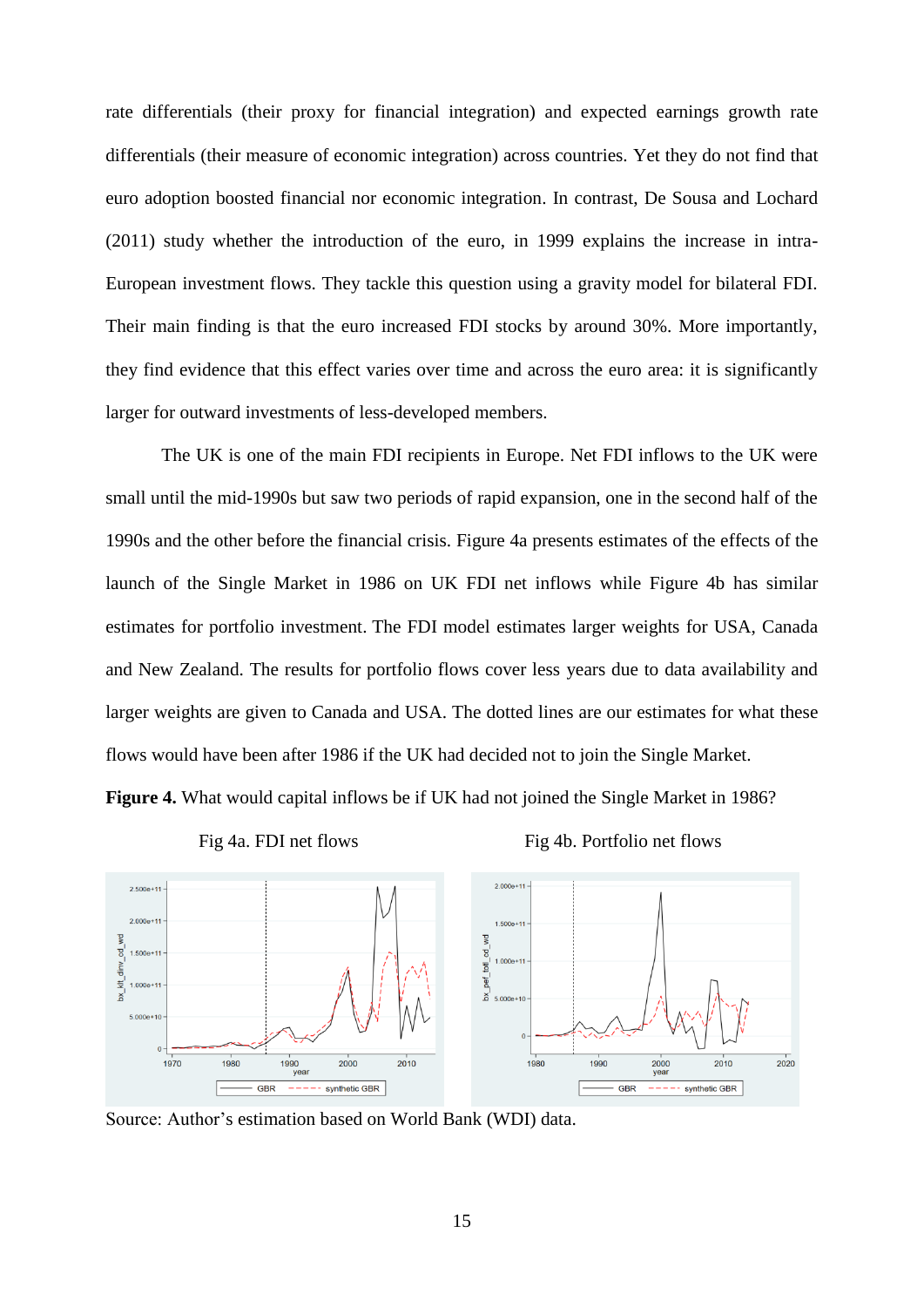These preliminary results show that the Single Market played an important role in mobilizing capital flows to and from the UK. Most of these benefits in terms of additional FDI and portfolio investment happened after the introduction of the euro in 1999, between the dotcom bubble and the financial crisis. The results show that both FDI and portfolio have been very volatile and that, while the gap for FDI is greater just before the crisis, for portfolio it peaks around the introduction of the euro.

McGrattan and Waddle (2019) study the economic effects of Brexit on FDI introducing trade frictions and bilateral costs on FDI in a multi-country dynamic general equilibrium growth model. Their central idea is "technology capital": accumulated know-how from investments in R&D, brands, and organizations which can be used simultaneously in domestic and foreign production. They simulate the UK and the EU raising or lowering barriers on FDI and on trade with either one or both doing so at a time. They "assume that trade costs and FDI costs both rise by 5 percentage points (…) In the case of FDI costs, this cost increase is equivalent to a lowering of TFP of 5 percent" (2019, p. 2). The main result from their simulations is that the direction of the change is determined by whether costs to FDI and trade are raised or lowered, but the magnitude of the overall effect is mostly driven by FDI.

Bruno et al (2017) investigate how deepening economic integration fosters FDI and international trade. They estimate the effects of integration on FDI and trade jointly and deal originally with selection and implementation lags. Within a structural gravity framework and using annual bilateral data from 34 OECD countries over 1985–2013, they find that deep integration (EU membership) increases trade by about 100% and FDI inflows by about 25%. Importantly, they find that the FDI effect survives the Glick-Rose critique, i.e., it does not vanish due to estimator choice (unlike trade.) Moreover, while the FDI estimates are unaffected by the inclusion of trade, the trade estimates shrink when FDI is included. They calculate that leaving the Single Market would result in a decline of FDI inflows to the UK of about 22%, close to other estimates above which use different data and methods.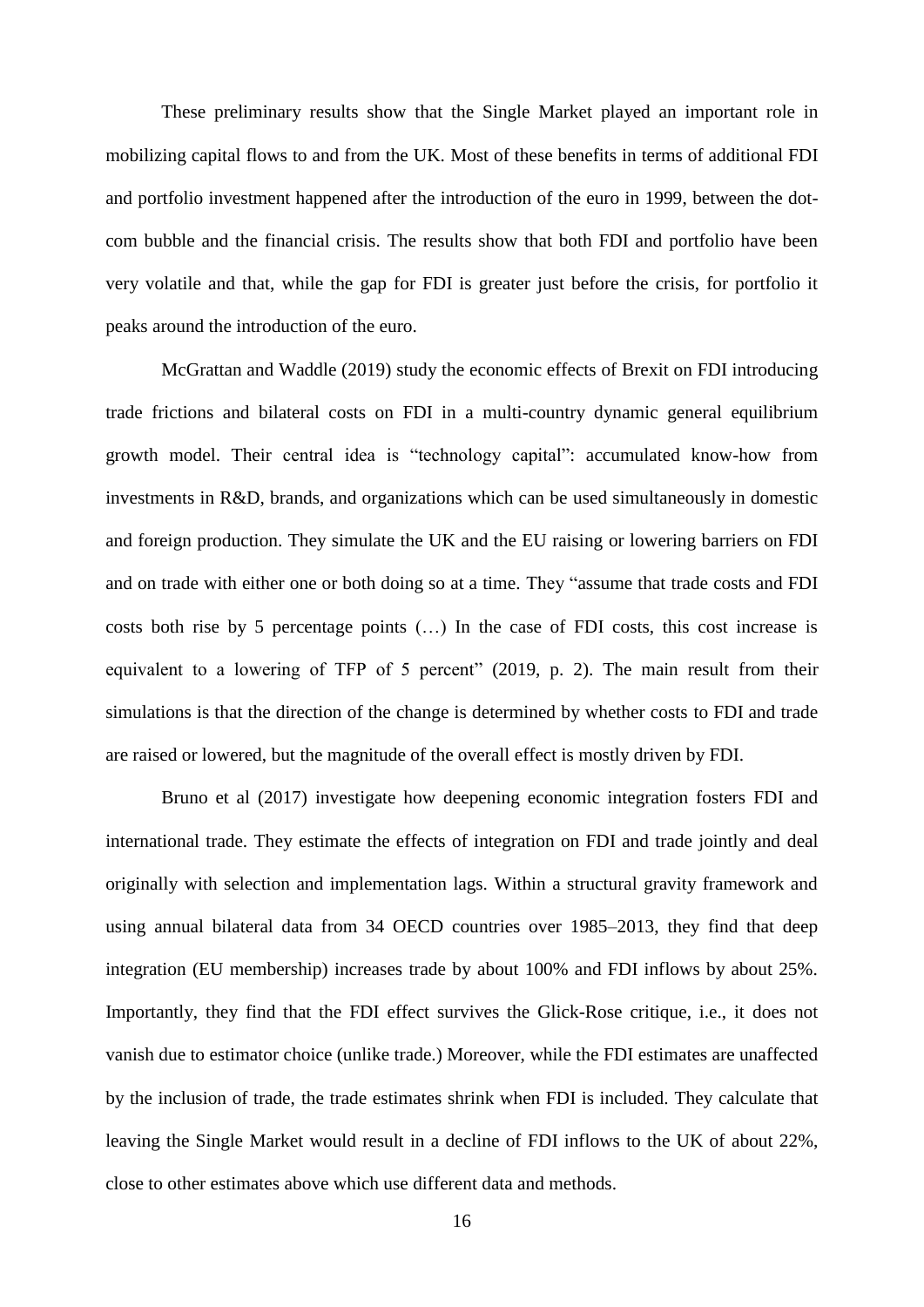Of course, financial integration goes well beyond FDI. London has historically been a major financial centre but since the early 1990s it regained this status. As a share of GDP, the UK financial system is now larger than that of the US. Despite outside the euro but thanks to passporting rights, the UK has gained market share in foreign exchange at the expense of Germany, France, and even Switzerland. Eichengreen (2019) notes that "more than 90% of the euro-denominated interest rate swaps of euro area banks, three quarters of all foreign exchange transactions, half of all bank lending, and half of all securities transactions in the EU occur in London." (p.5).

Access to the EU Single Market has been a relatively important yet under-studied factor. The comparative advantages of the UK financial sector (tradition, flexible regulation, product diversification, human capital, language, etc.) help the UK to exploit the benefits of EU integration. The UK benefited from EU membership through the positive impact of EU integration on the development of the UK financial sector. Although we still lack a comprehensive time-series analysis, access to the EU Single Market contributed to strengthening the position of the UK as a leading international financial centre.

#### **7. Short-run effects**

The objective of this section and of the next is to review the economics literature on the shortand long-run impacts of the Brexit vote, respectively. In the run-up to the June 2016 referendum, a number of studies tried to construct scenarios for the UK economy (and to a lesser extent for various selected EU countries and for the EU as a whole). These numerous studies cover both the immediate and long-range implications of the vote and have been prepared by governmental and international organisations, academic economists, think tanks and private sector companies. Due to the lack of clarity by the UK government before and after the vote about the future UK-EU relationship, scenarios were often built for the whole range of options (namely, remaining in the EU, remaining in the EEA, a free trade area agreement, and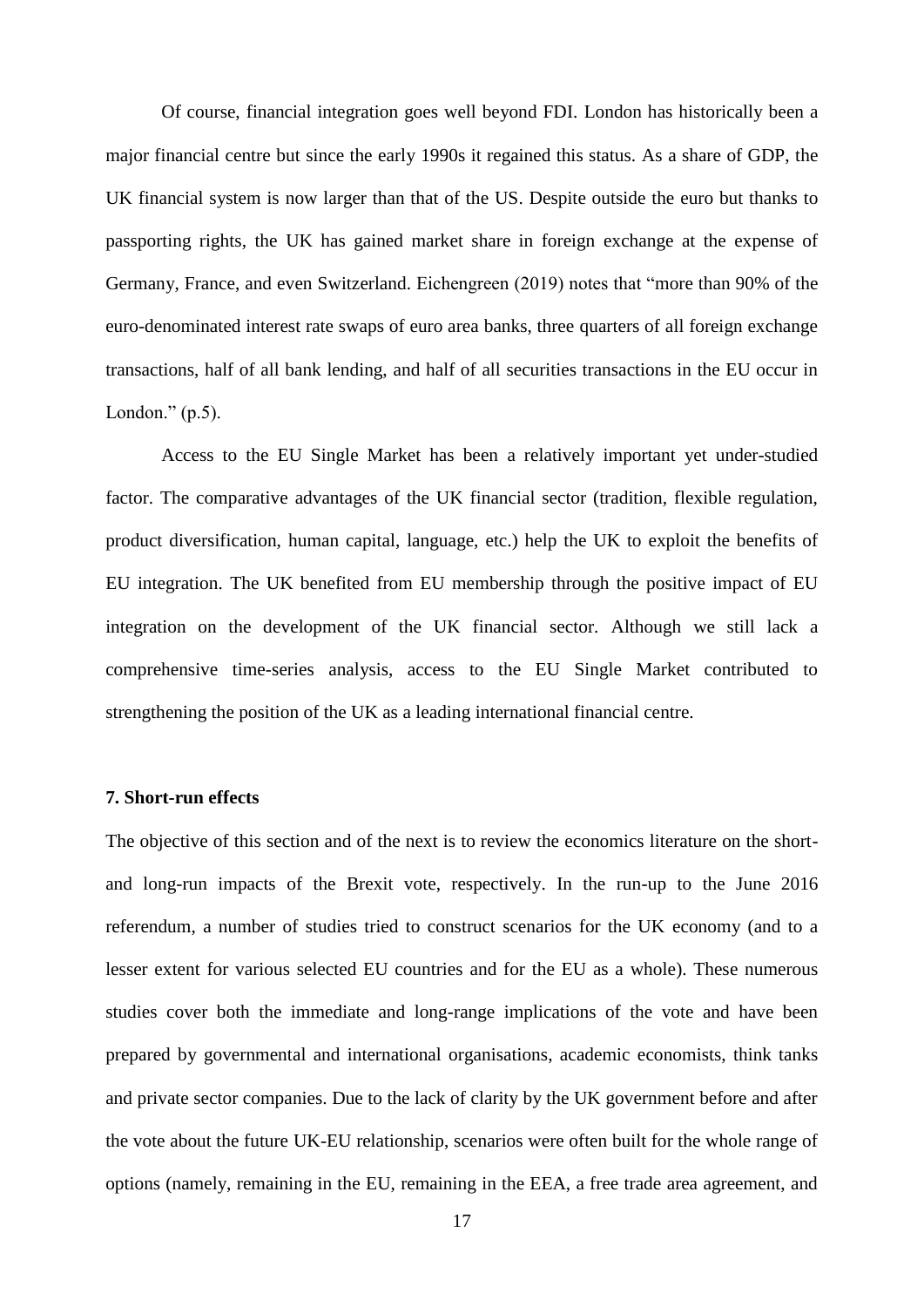an exit on WTO rules.) This paper does not review these various exercises and how well they performed. It focuses instead on the available economic analyses of what happened so far (this section) and what are the key long-term issues that need resolution. Yet it should be clear that the two blocks above (on pillars and channels) inform the majority of these forecasts.

In the two years and a half following the vote, several important consequences from it can be identified. Most of them have been harmful with one important exception. The exception is the behaviour of the UK labour market. Even considering that unemployment is a lagging business cycle indicator, the UK labour market held up extremely well since the vote, registering unemployment rates unseen since the 1970s. The collapse in real wage growth (more below) is part of the explanation but not all of it.

Excluding the unemployment rate, the Brexit vote was followed by several negative developments: a depreciation of the pound, an increase in inflation, and a hit to real wages and per capita output. The depreciation is perhaps the most lingering financial effect of the vote, despite the role played by central bank support in the immediate aftermath. Plakandaras et al (2017) use time-series methods and conclude that it was unexpected or, in other words, this unanticipated negative shock to the UK economy was driven mostly by uncertainty generated by the vote for Brexit. Such uncertainty focuses on future economic policy and how can it be designed to counteract the expected decreases in the openness of the UK economy to migration, trade and foreign investment.

What are the impacts of the Brexit vote on UK inflation and living standards? Breinlich et al (2018) provide a useful theoretical framework. The key dichotomy in the model is that households are exposed to imported goods directly (through consumption of foreign final goods) and indirectly (through foreign intermediates in domestic production.) From this distinction, they construct empirical measures of direct and indirect exposure based on the UK 2013 input-output tables. Using these measures, they show that the depreciation of the sterling

18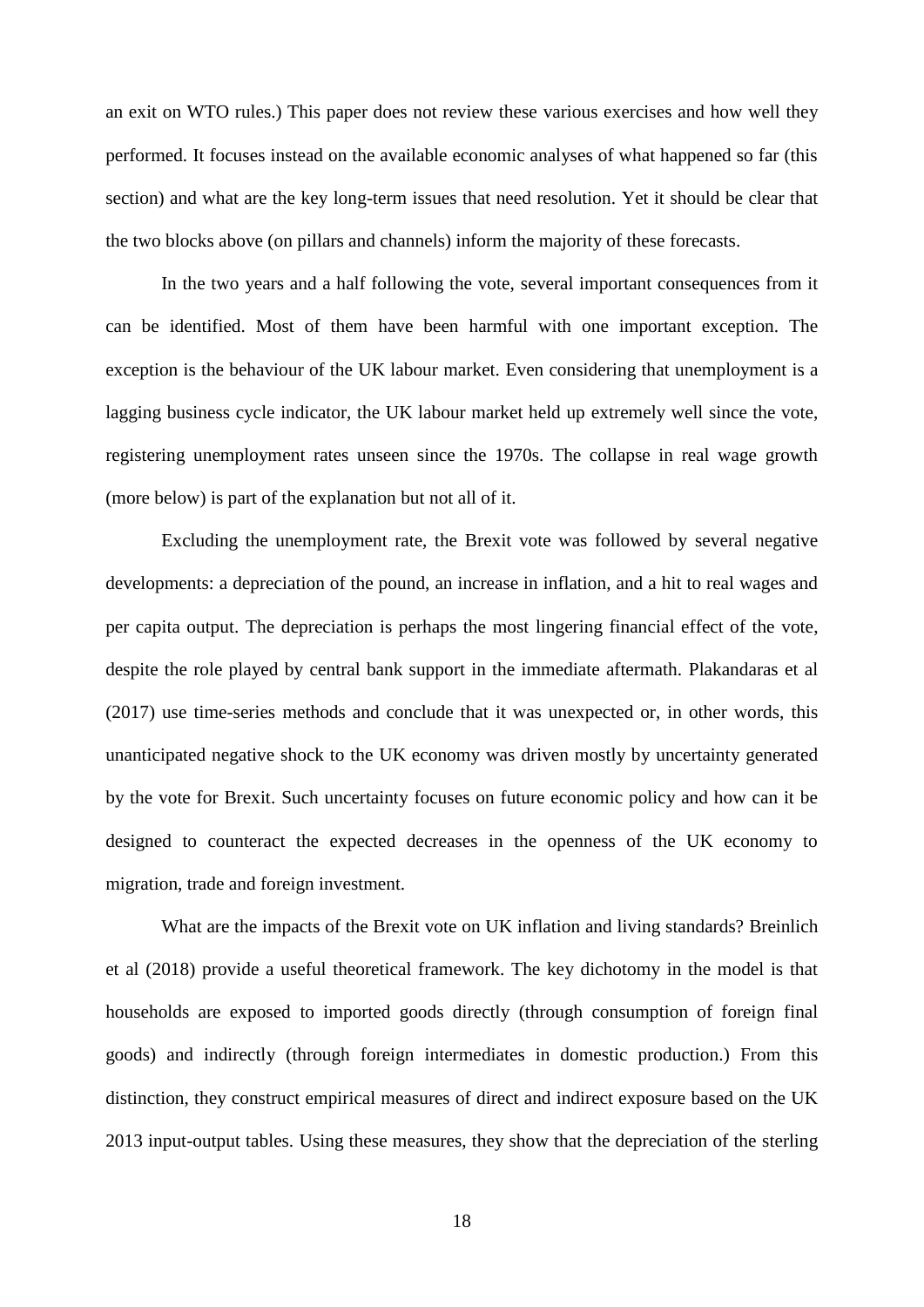following the Brexit vote led to those product groups with larger import shares experiencing significantly higher inflation after the vote (than those groups with low import shares.)

They calculate that the Brexit referendum increased (reduced) UK inflation (real wage growth) by about 1.7 percentage points. This is important because CPI inflation (real wage growth) has accelerated (fell) after the third quarter of 2016 with real GDP growth moving since to the bottom of the G7. Inflation in the UK after the Brexit vote has risen faster than in the euro area or in the US. CPI inflation increased from about 0.5% at the time of the vote to 2.6% in late 2017. This paper shows that 1.7 out of the 2.1 percentage points overall increase is due to Brexit so far (similar figures for real wage growth) as driven by goods with higher import exposure.

Finally, Breinlich et al (2018) find that the increase in inflation has been shared evenly across the income distribution. Yet the effects across regions are far from homogenous. While they find that London has been the least affected region, Scotland, Wales and Northern Ireland have been the most affected ones. This is because of the varying share of expenditures on nontradables (such as rent) compared with that in tradable goods (especially food and fuel).

Born et al (2018) combine synthetic control method estimates to identify the output loss caused by the Brexit vote with an expectations-augmented vector autoregression used to identify its main drivers. It must be noted that their estimates of the output loss (1.8 percent from June 2016 to December 2017) are very much in line to those from Breinlich et al (2018) although they use radically different data and methods. They show that forward looking agents have lowered spending since the vote causing the output loss. Decomposition of the VAR estimates shows that shocks to economic policy uncertainty account for the initial output loss following the vote but they find that these effects fade relatively quickly. Importantly, the output costs of Brexit they estimate continue to rise over time, "increasingly driven by anticipation effects reflecting downward revisions of output growth expectations" (2018, p 4.)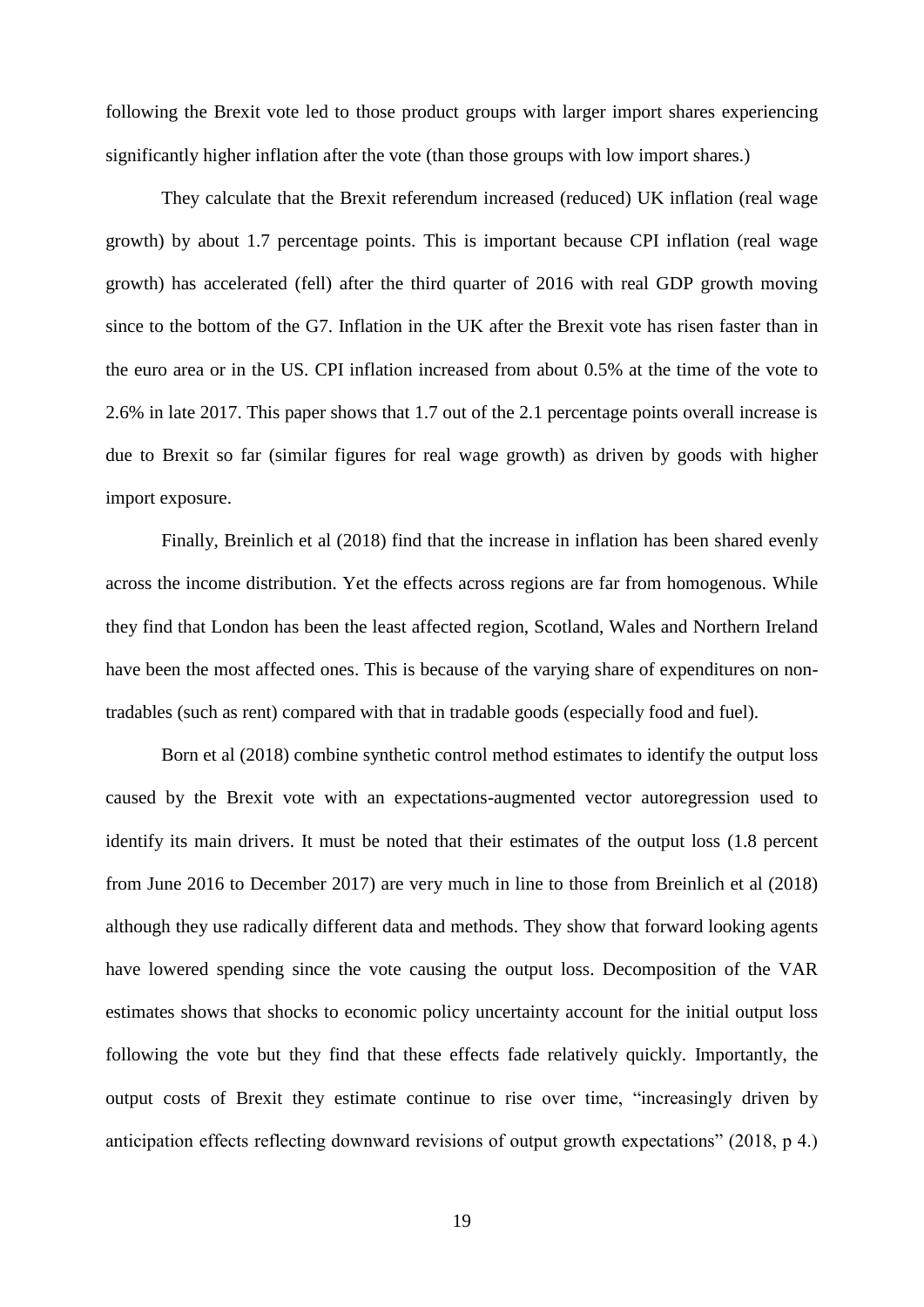Overall, they estimate that uncertainty and growth expectations jointly account for about half of the total economic costs of the Brexit vote.

#### **8. Long-run effects**

It is obviously too early to judge the long-run effects of "Brexit proper." These effects will be determined by how the exit shock affects (the loss of) the net benefits from being a full-fledged member of the EU. The exit shock entails (a) the time profile of the exit and (b) how the exit takes place for each one of the different channels (trade, migration and FDI). Contrast, for instance, the impact on international trade of goods and of services, migration and investment if the UK leaves the EU on WTO rules in March 2019 compared to a situation in which it negotiates a gradual de-coupling over a decade or so. If the exit shock turns out to be similar to the entry shock, it will be a significant structural break (Campos and Coricelli 2017).

As soon as Cameron announced the manifesto pledge of an EU referendum, scenarios about its effects started to appear. The first ones were mostly from Eurosceptic non-academic think-tanks and often reported a zero effect. These were followed by a stream of medium- and long-term forecasts conducted by academic and public organisations. These prompted a third type of projection constructed from assumptions that lack support from international evidence such as that the cost of regulation amounts to 6% of GDP (Minford 2019, p. 14.)

The central estimates of the academic forecasts indicate a loss to the UK economy from Brexit of about 2 to 3% of GDP compared to remaining in the EU (Begg 2017). These are losses calculated from a canonical, static model that does not capture dynamic productivity effects (e.g., does FDI increase the productivity of domestic firms?) Given the difficulties of the UK government in addressing the uncertainty about the future UK-EU relationship, these studies also put forward scenarios for different types of the exit shock, specifically they for a free trade agreement with the EU and for an exit on WTO rules. For the former the existing estimates show a loss for the UK of about 5% and for the latter about 8% of GDP in the long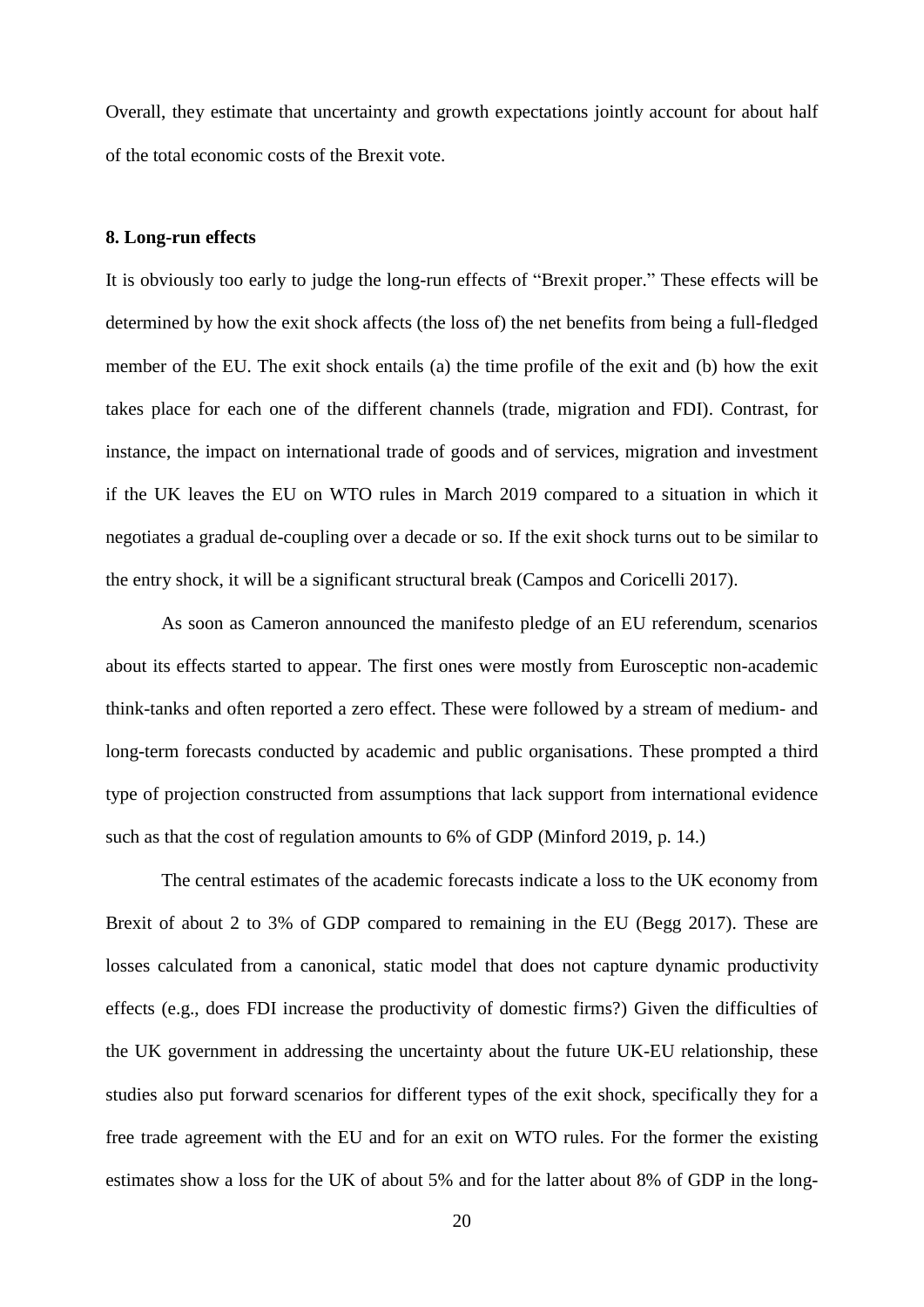run, compared to remaining in the EU.

These larger estimates have been widely criticised for not being based on sound economics (especially those recently produced by say the Bank of England). Such criticism should be weighed against at least three arguments. Firstly, there has been explicit recognition that the lower estimates are based on static models while the larger estimates are not: "unfortunately, there is no canonical trade model that incorporates these dynamic effects, as the theory is complex and still evolving" (Van Reenen 2016, p 374).

Secondly, as Crafts (2018) observes, it is remarkable how estimates that use rather different methodologies and data concur: those for the net benefits of EU membership (about8.5% for the UK) compare very neatly to the larger dynamic costs of EU exit above. Moreover, these long-run scenarios assume the EU growth rate would not be affected by the referendum and would remain the same in the future. If the EU reforms and starts to perform better than it has of late, those estimates of GDP losses calculated against "remaining in the EU" may need revising upwards.

A third response is that the static estimates ignore not only dynamic (productivity) but also "institutional drift" effects. Philippon and Gutierrez (2018) document that while US markets were more competitive than European markets in the 1990s, this has changed. Today, European markets show lower concentration rates, lower excess profits, and lower regulatory barriers to entry than those in the US. They document that concentration rates, for example, have risen in the US since 1990 but remained constant or stable in the EU. They explain this reversal arguing that when politicians in different countries set up a common supra-national regulatory (anti-trust) agency they tend to design it to be more pro-competition and with more independence than the national agencies it replaces.

These considerations become more severe considering productivity persists as the UK's key problem. Ketels and Porter call it the productivity paradox (not puzzle): "overall performance has been mediocre despite the competitive advantages the UK has traditionally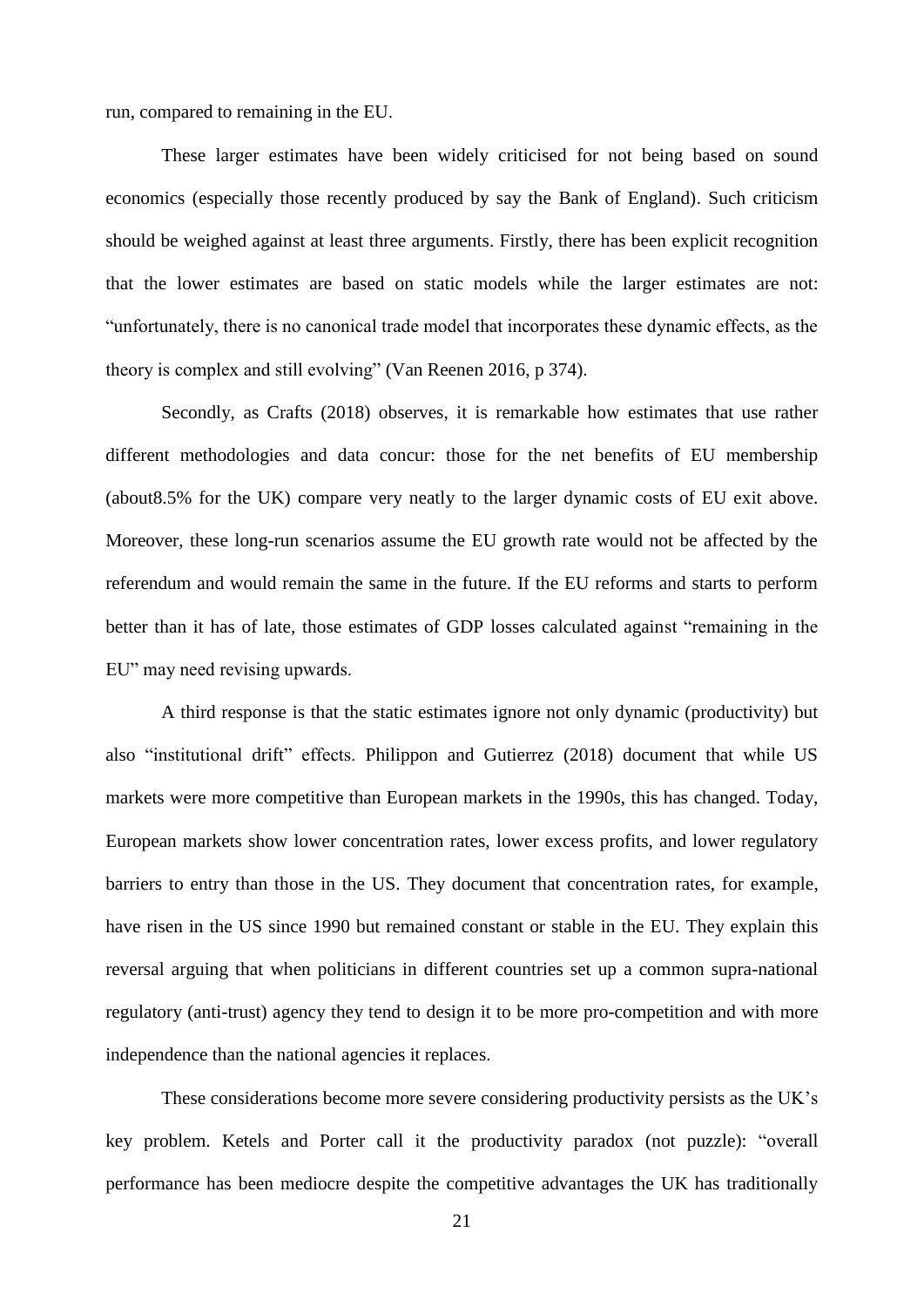enjoyed: an open economy, competitive local markets (…), relatively low regulatory costs (…), and a strong financial system (…). The UK also has a strong science base (…) and with London a truly global city  $(...)$  that attracted talent and activity from around the globe. So why is the UK underperforming? The answer lies in largely-known weaknesses in competitiveness fundamentals: infrastructure quality (…), major skills shortages, (…) low spending on innovation, (…) and strong clusters (…) mostly located in the London region" (2018, p. 4-5).

Brexit means the UK will have to craft anti-trust and regional policies (Becker et al 2017) as part of a comprehensive strategy to deal with its productivity paradox. If UK's state capacity continues to be fully stretched in the near future, the higher estimates of the costs of leaving the EU may turn out to be accurate even under softer forms of Brexit.

#### **9. Conclusions**

The objective of this paper was to take stock of the academic economics literature on Brexit. We argued, firstly, that economic history and political economy are key building blocks to understand Brexit. Secondly, we reviewed three standard channels through which the UK economy benefited from EU membership (trade, migration and FDI.) All short- and long-run assessments of the economic impacts of Brexit draw upon these channels. Increasing barriers to trade in goods and services, further impediments to movement of people, and restrictions on capital flows will likely harm the UK economy. Brexit may have particularly severe effects on the UK financial sector, and through these, further effects on trade and FDI. These costs may also increase once we account for interactions among these factors as well as for foregone benefits from deep integration (chiefly "institutional" ones regarding competition and regional policies.)

In light of the literature discussed above, we highlight three areas that would benefit from further attention. First is the role of the media. The economics of the media has received huge attention internationally (Anderson et al 2015) but almost nothing has been produced for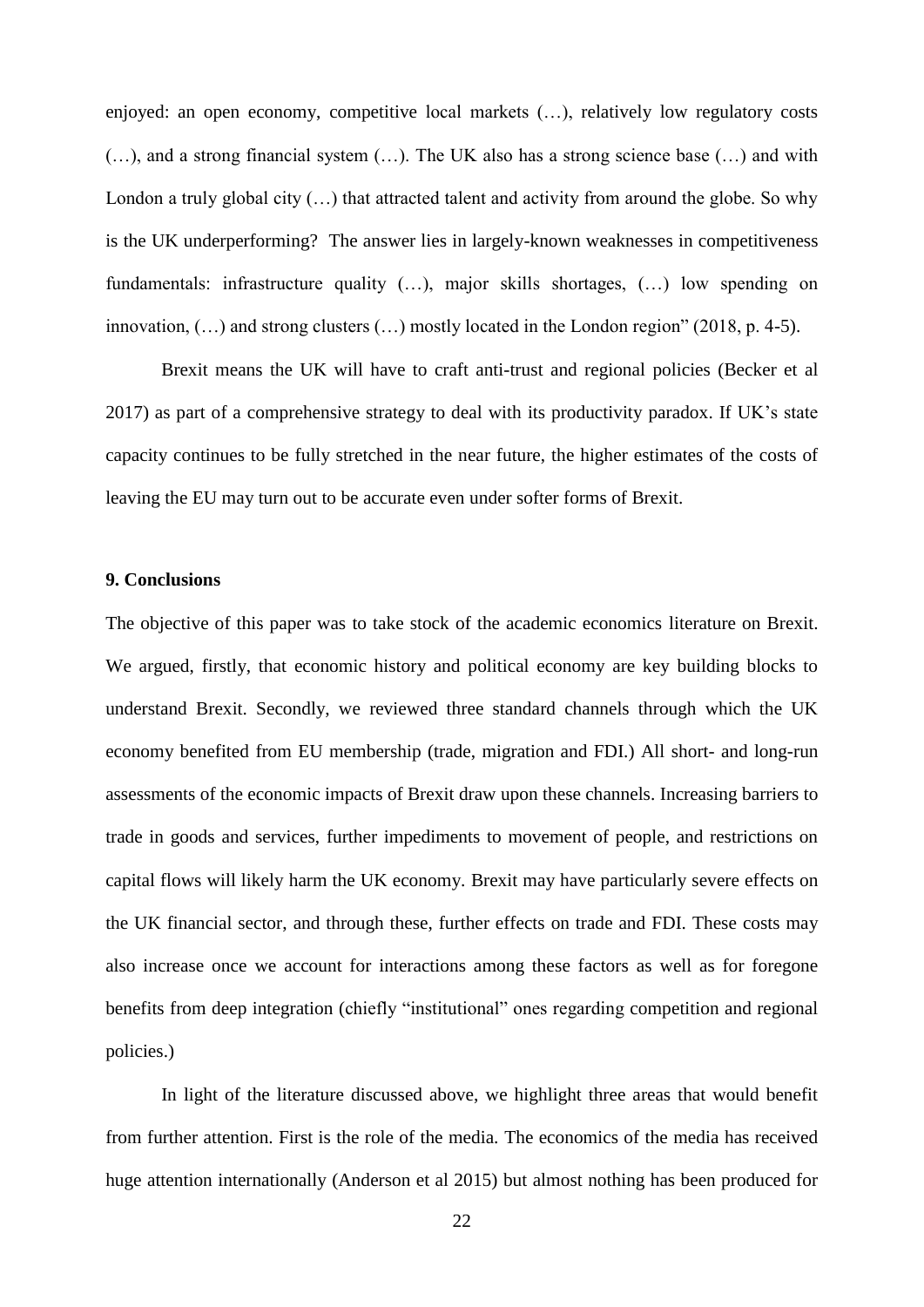the UK. This is an important issue to understand the gap between perception and reality (e.g., migrants or austerity) driving support for Leave. A second area for future research regards the role of the Single Market in developing various industries in which the UK is competitive today but was not in the mid-1980s. Services, automobile and pharmaceutical industries are good examples. A third and final area that we believe deserves further research is to disentangle political and economic factors in understanding the determinants of the vote to Leave. The discussion of the economic aspects of Brexit will certainly continue for years to come but we hope that this paper is helpful in informing new efforts towards the important aspects highlighted above that have not yet received due attention from researchers.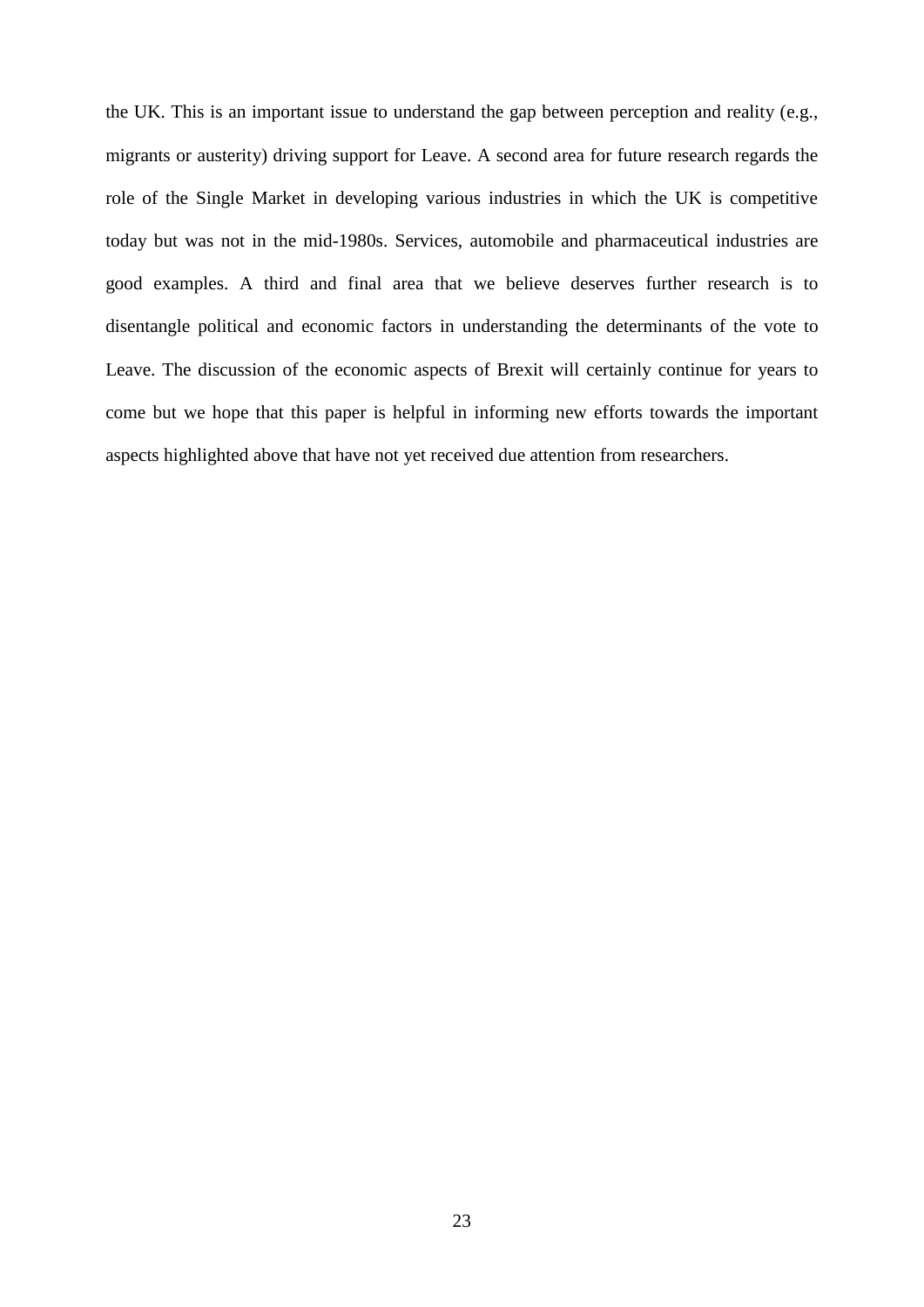### **References**

Aitken, N (1973), "The Effect of the EEC and EFTA on European Trade: A Temporal Cross-Section Analysis," *American Economic Review*, 63(5): 881-892.

Alesina, A, A Miano and S Stantcheva (2018), "Immigration and Redistribution," NBER Working Paper 24733, October.

Altorjai, S (2013), "Over-qualification of Immigrants in the UK," Essex: ISER WP 2013-11.

Anderson, S, J Waldfogel and D Strömberg, eds (2015), *Handbook of Media Economics*, Elsevier.

Baldwin, R, ed (2016), *Brexit Beckons: Thinking Ahead by Leading Economists*, CEPR Press.

Becker, S, T Fetzer and D Novy (2017), "Who Voted for Brexit? A Comprehensive Districtlevel Analysis," *Economic Policy* 601-651.

Becker, S, P Egger and M von Ehrlich (2017), "EU Regional Policy and the UK" in N Campos and F Coricelli (eds) *The Economics of UK-EU Relations: From the Treaty of Rome to the Vote for Brexit*, Palgrave.

Begg, I (2017), "Making Sense of the Costs and Benefits of Brexit: Challenges for Economists," *Atlantic Economic Journal*, 45(3), 299-315.

Bekaert, G, Harvey, C, Lundblad, C and S Siegel (2017) "Economic and Financial Integration in Europe," *CESifo DICE*, 15 (1): 36-42.

Blanchard,O and J Acalin (2016), "What Does Measured FDI Actually Measure?" PIIE PB17.

Blanchflower, D and C Shadforth (2009) "Fear, Unemployment and Migration," *Economic Journal*, 119, F136–F182.

Born, B, G Muller, M Schularick and P Sedlacek (2018), "The Costs of Economic Nationalism: Evidence from the Brexit Experiment," University of Bonn, mimeo (June).

Breinlich, H, Leromain, E, Novy D and T Sampson (2018), "The Brexit Vote, Inflation and UK Living Standards," CEP/LSE, mimeo (September).

Bruno, R, N Campos, S Estrin and T Meng (2017), "Economic Integration, Foreign Investment and International Trade: The Effects of EU Membership," LSE/CEP DP 1518.

Campos, N and F Coricelli (2017), "EU Membership, Mrs Thatcher's Reforms and Britain's Relative Economic Decline," *Comparative Economic Studies*, 59 (2), 169-193.

Campos, N, F Coricelli and L Moretti (2019), "Institutional Integration and Economic Growth in Europe," *Journal of Monetary Economics,* https://doi.org/10.1016/j.jmoneco.2018.08.001.

Colantone, I and P Stanig (2018), "Global Competition and Brexit," *American Political Science Review*, 112 (2), 201-218.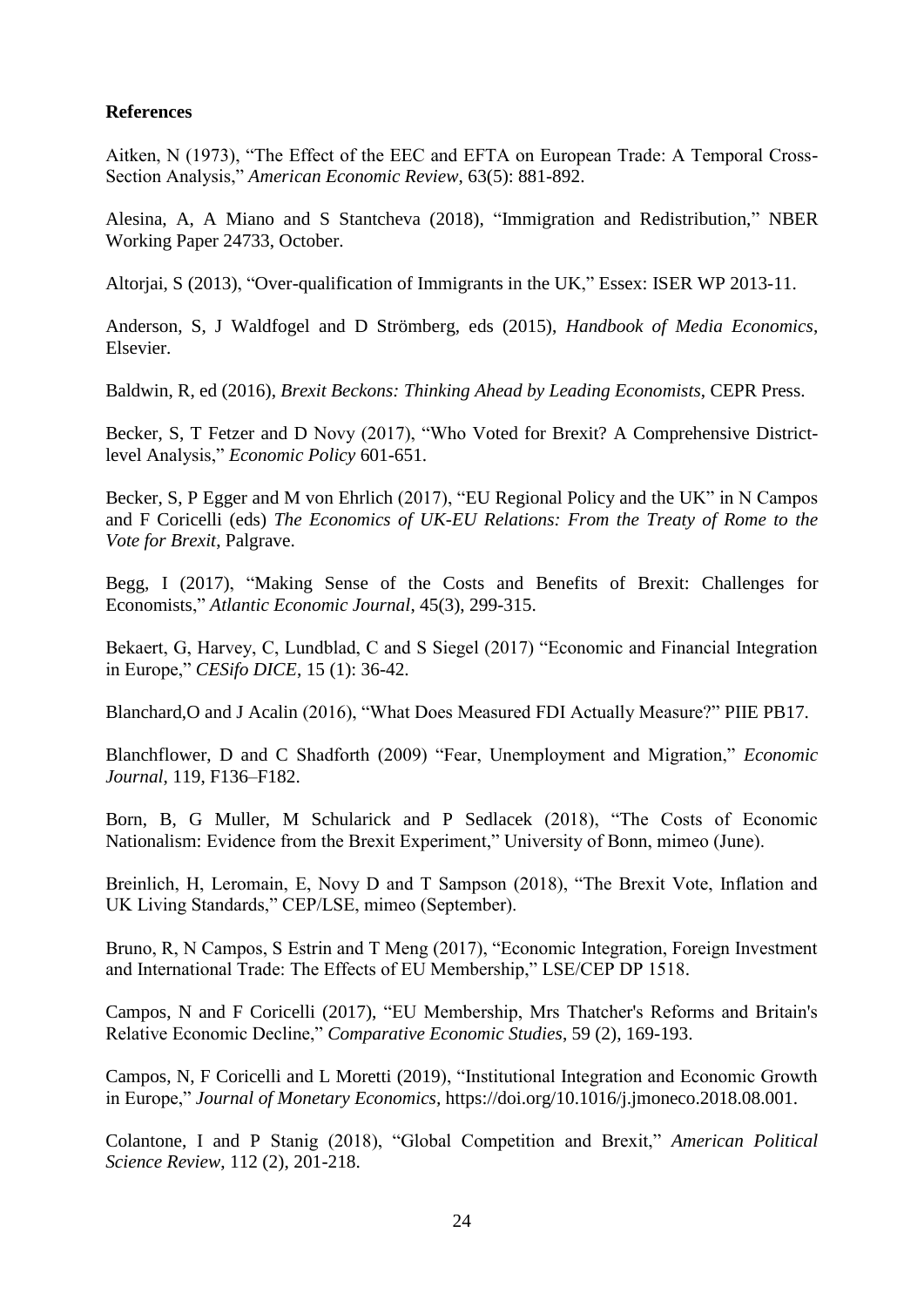Copsey, N and T Haughton (2014), "Farewell Britannia? 'Issue Capture' and the Politics of Cameron's 2013 EU Referendum Pledge," *Journal of Common Market Studies* 52 (1): 74-89.

Crafts, N (2012), "British Relative Economic Decline Revisited: The Role of Competition," *Explorations in Economic History*, 49 (1), 17-29.

Crafts, N (2018), "The Economic Benefits from European Integration: Lessons from the UK's EU sojourn," in N. Campos and J.E.-Sturm (eds) *Bretton Woods, Brussels and Beyond: Redesigning the Institutions of Europe*, CEPR Press, 29-35.

De Sousa, J and J Lochard (2011), "Does the Single Currency Affect Foreign Direct Investment?" *Scandinavian Journal of Economics* 113 (4): 553–578.

Dhingra, S, H Huang, G Ottaviano J Pessoa, T Sampson and J Van Reenen (2017), "The Costs and Benefits of Leaving the EU: Trade Effects," *Economic Policy*, 32(92): 651–705.

Dustmann, C, B Eichengreen, S Otten, A Sapir, G Tabellini and G Zoega (2017), *Europe's Trust Deficit: Causes and Remedies*, Monitoring International Integration 1, CEPR Press.

Dustmann, C, T Frattini and I Preston (2013) "The Effect of Immigration along the Distribution of Wages," *Review of Economic Studies* 80: 145-73.

Dustmann, C and I Preston (2018), "Free Movement, Open Borders and the Global Gains from Labor Mobility," UCL mimeo (October.)

Eichengreen, B (2008) "European Integration" in D Wittman and B Weingast (Eds.), *Oxford Handbook of Political Economy*, Oxford University Press.

Eichengreen, B (2019), "The International Financial Implications of Brexit," *International Economics and Economic Policy*, https://doi.org/10.1007/s10368-018-0422-x

Fetzer, T (2018), "Did Austerity Cause Brexit?" *Warwick Economics DP 381, June.*

Graziano, A., Handley, K and N Limão (2018), "Brexit Uncertainty and Trade Disintegration," NBER WP 25334.

Guiso, L, H Herrera, M Morelli and T Sonno (forthcoming), "Global Crises and Populism: The Role of Eurozone Institutions," *Economic Policy*.

Guiso, L, H Herrera, M Morelli and T Sonno (2018),"Populism: Demand and Supply," mimeo.

Hix, S, A Noury and G Roland (2018), "The Changing Battle Lines in the European Parliament," in N. Campos and J.E.-Sturm (eds) *Bretton Woods, Brussels and Beyond*: *Redesigning the Institutions of Europe,* CEPR Press.

Ketels, C and M Porter (2018), "UK Competitiveness after Brexit," Harvard Business School WP 19-029.

Lane, P and G Milesi-Ferretti (2018), "The External Wealth of Nations Revisited: International Financial Integration in the Aftermath of the Crisis," *IMF Economic Review*, 66(1), 189-222.